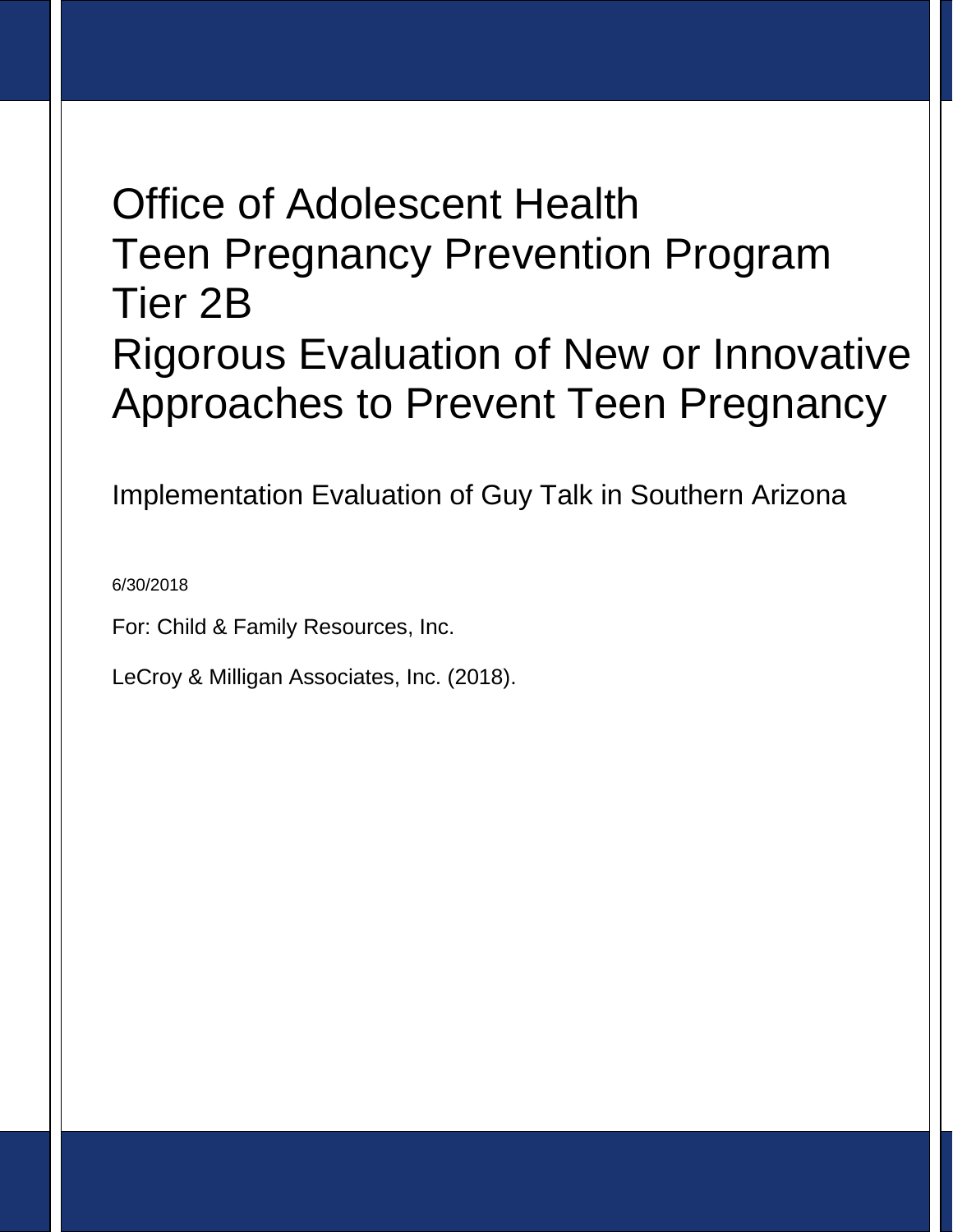Recommended Citation:

LeCroy & Milligan Associates, Inc. (2018). Implementation Evaluation of Guy Talk in Southern Arizona: Findings from a Rigorous Evaluation of New or Innovative Approaches to Prevent Teen Pregnancy. Tucson, AZ: LeCroy & Milligan Associates.

#### Acknowledgements:

The evaluation team for this project would like to thank Marie Fordney, The Guy Talk Project Director and Arcelia Cornidez, The Guy Talk Program Supervisor for their extensive efforts and oversight of the Guy Talk project, as well as guidance with the evaluation. This evaluation report represents the efforts of many individuals and many collaborating organizations. The evaluation team for The Guy Talk program includes evaluators Craig W. LeCroy, Ph.D.; Darlene Lopez, Ph.D.c; Debby Urken, MSW; Olga Valenzuela, BA; Veronica Salaiz; and data management staff, Frankie Valenzuela. Thank you to the program facilitators, who have worked diligently to ensure The Guy Talk programs are delivered with quality. Lastly, we acknowledge the participants who have received The Guy Talk Project services and stayed connected to the study during the collection of follow-up survey data.

 This publication was prepared under Grant Number TP2AH000032-03-00 from the Office of Adolescent Health, U. S. Department of Health & Human Services (HHS). The views expressed in this report are those of the authors and do not necessarily represent the policies of HHS or the Office of Adolescent Health.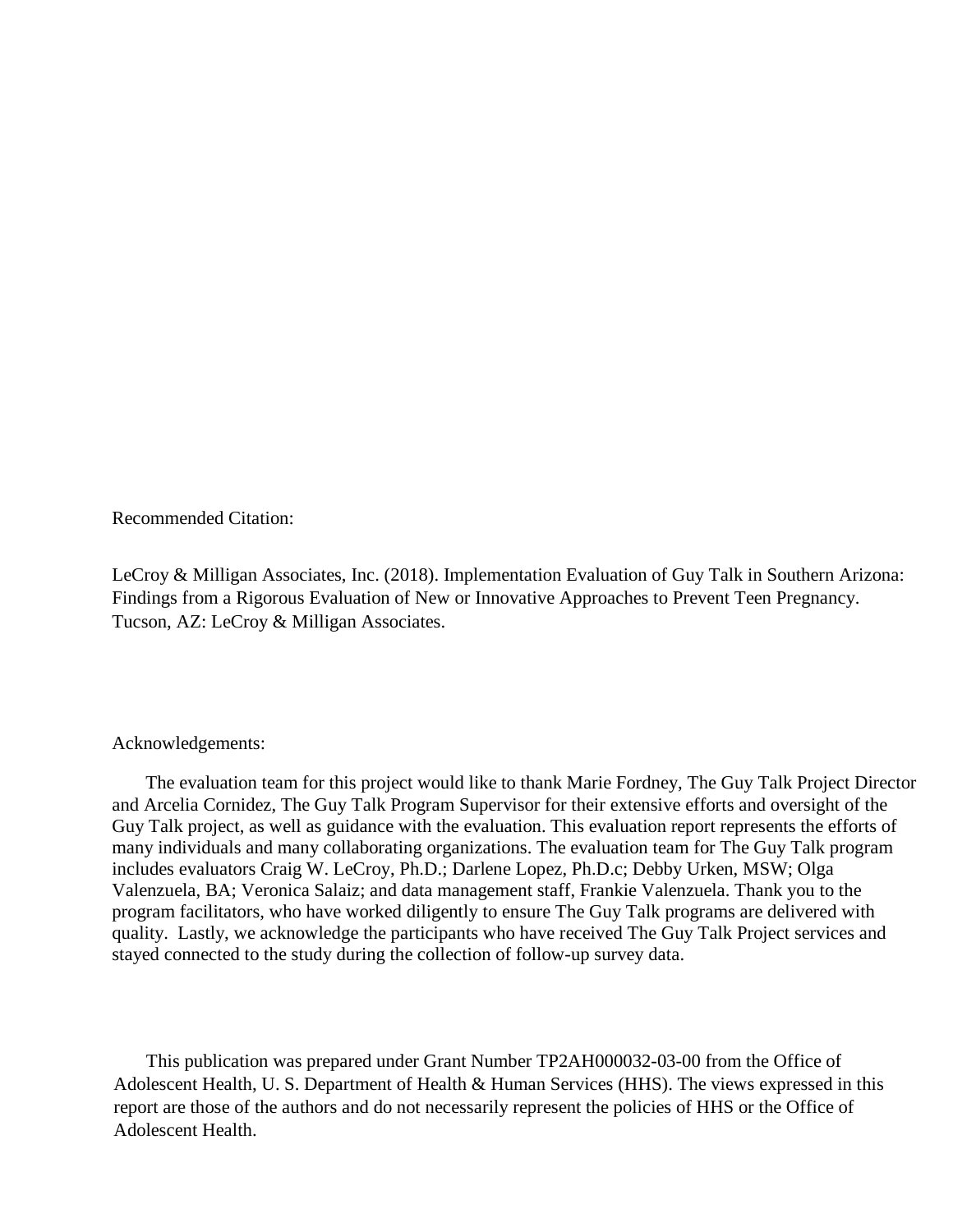# IMPLEMENTATION EVALUATION ABSTRACT: THE EVALUATION OF GUY TALK IN SOUTHERN ARIZONA

## Grantee

Grantee Name: Child & Family Resources, Inc. Project Lead: Arcelia Cornidez, B.A. Email address: acornidez@cfraz.org

#### Evaluator

Evaluator's Organization: LeCroy & Milligan Associates Evaluator Leads: Craig LeCroy & Debby Urken Email address: craig.lecroy@asu.edu and debby@lecroymilligan.com

#### Intervention Name

Guy Talk

#### Intervention Description

Guy Talk is a technology-supported universal primary prevention program designed to help adolescent boys build the necessary skills to make good life choices and resist risky behaviors, including risky sexual behavior. The Guy Talk program is designed as a 10-hour curriculum addressing developmental tasks considered critical for adolescent boys, including sexual attitudes and behaviors. Topics include: (1) understanding gender-role expectations; (2) managing emotions and feelings; (3) building positive peer groups, friendships, and leadership skills; (4) relationship management; (5) establishing independence through responsible decision making; (6) understanding healthy sexuality; (7) obtaining help and accessing resources; and (8) developing life skills for the future. Technology is a key component of the program and includes an interactive workbook delivered via a website and an app, "Condom Finder," which helps them find free condoms. Guy Talk is delivered before school, during school, after school, or on Saturdays, typically for two hours per week for five weeks in schools or for two Saturdays for five hours each day at the community site. It is designed to be delivered by a trained adult male group leader to between 6 to 15 boys in school or community-based settings. Guy Talk was originally developed by Dr. Craig LeCroy as an adaptation of the empirically supported femalespecific program, Go Grrrls.

#### Comparison Condition

Business as usual.

## Comparison Condition Description

Participants assigned to the comparison condition did not receive any portion of the intervention or an alternative program from the project during data collection activities. It was expected that they would not receive any other sexual health programming or other programming that would influence the outcomes of interest during the evaluation; however,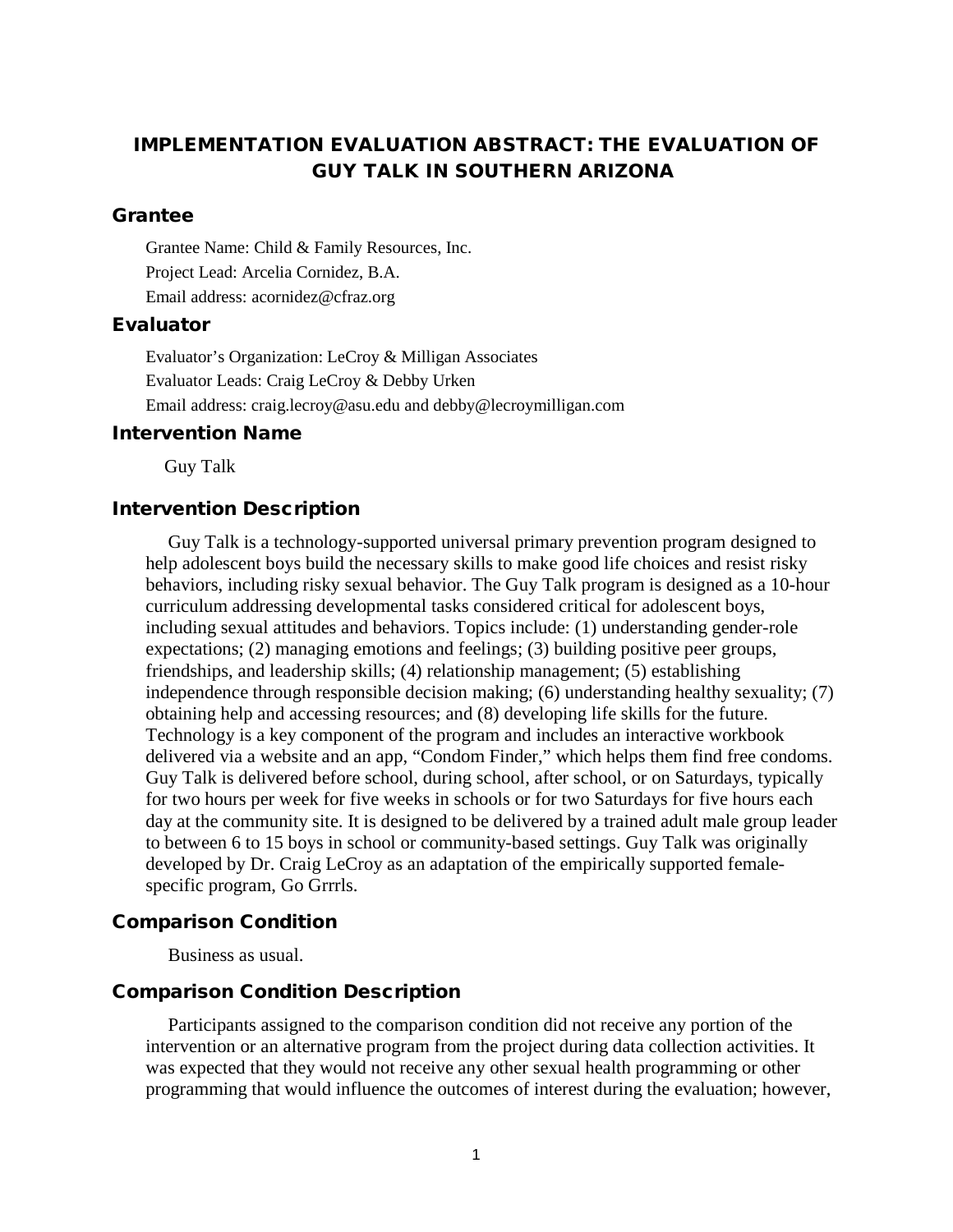they were asked to provide information in surveys about sex education programming they received in the applicable timeframe. They became eligible to receive the intervention curriculum and its features after data collection activities were completed.

## Sample and Setting

This evaluation took place in the Southern Arizona region. Evaluation staff recruited male high school freshmen to participate in the evaluation through school-wide outreach. The project recruited for each planned program delivery at the delivery site and at other nearby community sites with tabling, posters, targeted social media advertising, word of mouth, and so on. To be eligible for the study, participants had to be in the 9th grade, receive parental consent, have assented, and have been willing to participate in the intervention in the current semester. The study expected to enroll a total of 810 youth (405 intervention and 405 comparison) over 7 cohorts. The study defined cohorts by the timing of the baseline data collection session. Cohort 1 baseline data collection period was fall 2016, the baseline data collection period for Cohort 2 was spring 2017, and so on. The study included male students who participated in the intervention either at their high school or in a community setting.

#### Research Design and Data Collection

The research design is an individual randomized controlled trial. Evaluation staff randomly assigned youth to the Guy Talk intervention group or the waitlist comparison group. Study participants in both the intervention and comparison groups were asked to complete a baseline survey, an immediate post-test survey, and a 12-month post-program survey.

Study candidates who attended the kickoff session at each delivery site and provided parental consent, youth assent, and contact information completed the baseline survey (paper or online) before random allocation to the intervention or comparison group. Evaluation staff collected the baseline survey and conducted the random selection process. After selection, the comparison group left the session and the intervention delivery began curriculum programming immediately. Those selected to the comparison group were waitlisted for 12 months for program delivery.

Intervention group participants completed the immediate post-test survey on the last day of intervention delivery. Evaluation staff tracked intervention group participants who did not attend the last day and comparison group participants to complete the immediate post-test survey online within four weeks of the last day of program delivery. Evaluators collected the 12-month post-program survey from both the intervention and comparison groups online. To engage youth in survey collection at immediate post-test and 12-month post-program, the evaluation team contacted youth via phone, email, or text message.

For the implementation evaluation, the evaluators collected data on fidelity, attendance, and quality. The facilitator collected an attendance sheet at each session, and after each session completed a fidelity monitoring log. The evaluation team randomly selected 10 percent of all sessions to conduct a quality and fidelity observation. The text messaging service recorded the number of text messages sent and received. A Guy Talk website program feature recorded website usage.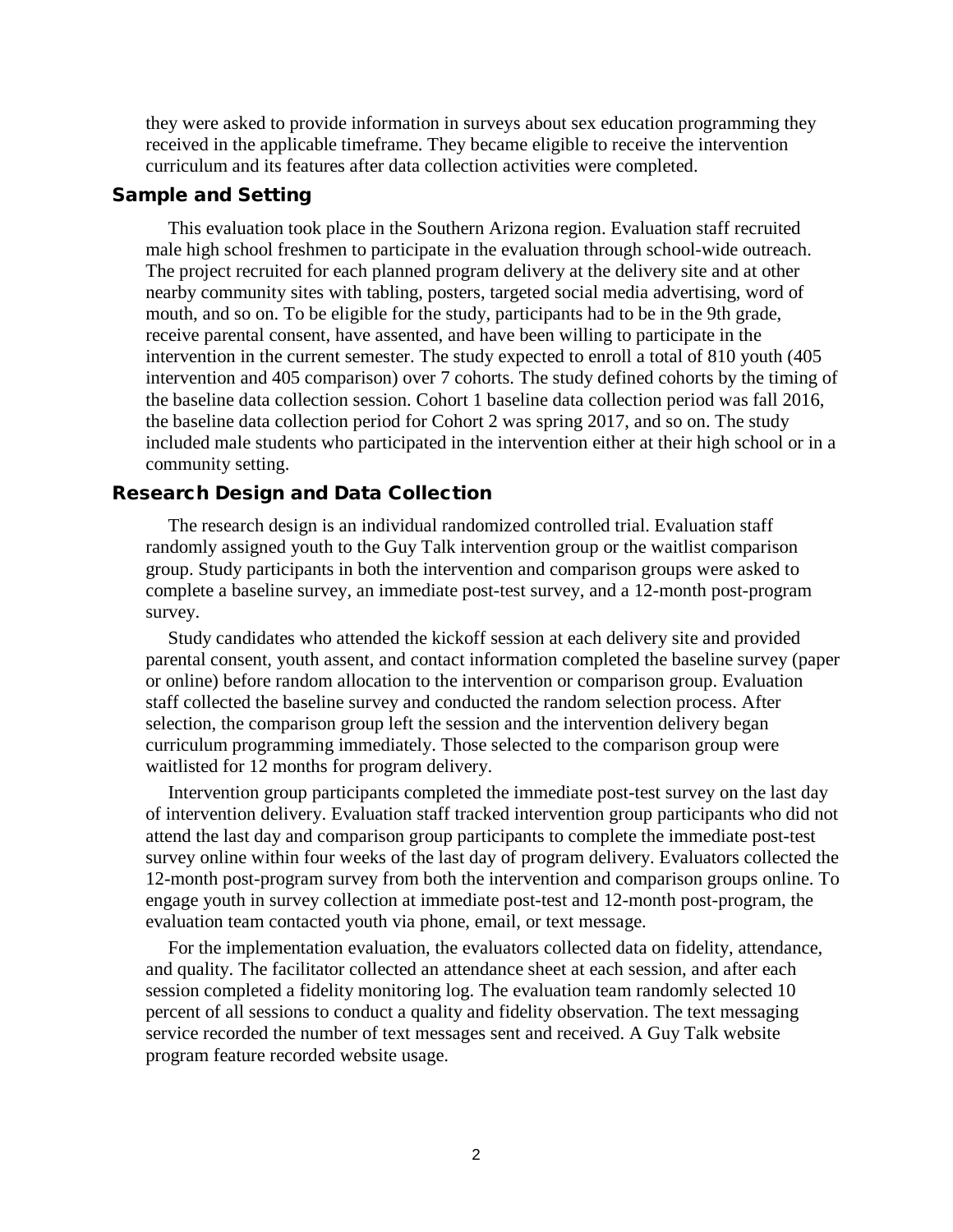# Implementation Research Question(s)

- 1. **Study sample:** Will 810 boys ages 14-16 receive the finalized curriculum by end of Year 5: 135 in Year 2, 270 in Year 3, 270 in year 4, and 135 in Year 5 according to attendance sheets?
- 2. **Adherence:** In independent observations of 10% or more of the sessions, will facilitators deliver 80% or more of the curriculum elements?
- 3. **Dosage:** Will 90% of intervention participants receive at least 75% of the sessions by end of Year 4 according to attendance sheets?
- 4. **Dosage:** Will 85% of intervention participants who complete the program complete online workbook activities by their last session?
- 5. **Dosage:** Will 85% of intervention participants apply the phone app for locating free condoms based on the posttest (discharge) survey?
- 6. **Dosage:** Of intervention participants who apply the phone app for locating free condoms, will 85% report using it at the 12-month follow-up?
- 7. **Quality:** Will 85% of intervention participants report being satisfied or highly satisfied by the Guy Talk program on posttest satisfaction survey?
- 8. **Counterfactual:** Will control group participants receive significantly less sexual education during the program period than the intervention group, per participants' reports?

## Key Implementation Findings

Independent observers found the Guy Talk curriculum was delivered with high amount of fidelity and 56% of program participants reported that they wouldn't change anything about the program and that they enjoyed the Guy Talk program exactly how it was delivered. The cut in federal funding significantly impacted the evaluation design and CFR's ability to recruit and retain a sufficient number of participants. While finding and hiring qualified facilitators was a challenge, most participants reported they were satisfied with the quality of the program and facilitation, and independent observers found the majority of participants were deeply engaged during program sessions.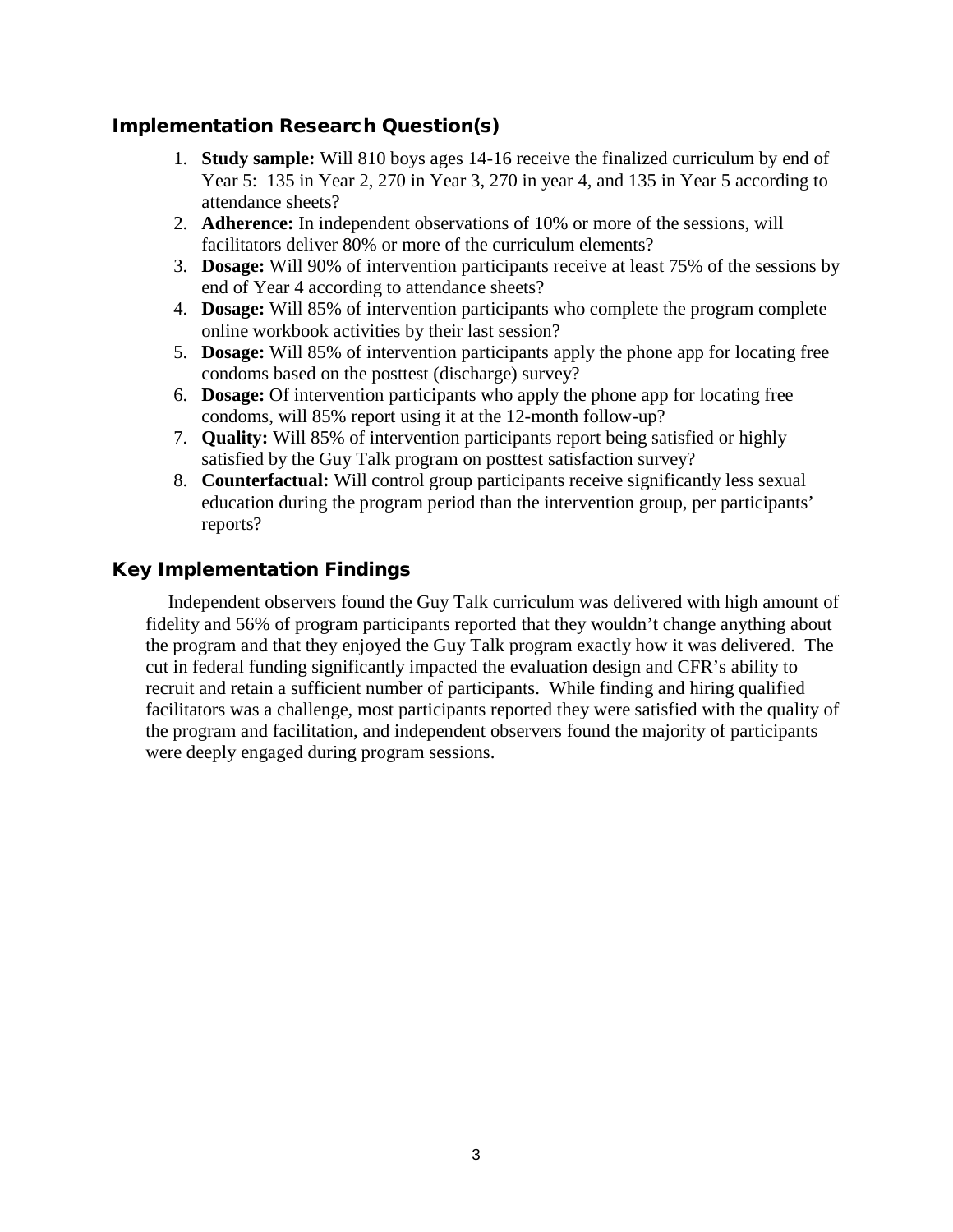# IMPLEMENTATION EVALUATION OF GUY TALK IN SOUTHERN ARIZONA: FINDINGS FROM AN INNOVATIVE TEEN PREGNANCY PREVENTION PROGRAM

## I. Introduction

There is a substantial need for effective teen pregnancy prevention programming in Arizona which ranks as having the 10<sup>th</sup> highest teen birth rate of any state in the country for girls 15-19 and continues to have a higher teen birth rate than the national average, with an average rate of 33 teen births per 1,000 (National Campaign to Prevent Teen and Unplanned Pregnancy, 2013). High rates of STIs and the presence of other risk factors further emphasize the need for prevention programs in Arizona that emphasize sexual health. In 2010, 29% of all STIs reported in Arizona were in the 10-19 year old age group (Arizona Department of Health Services, 2010).

In addition, there is a significant need for evidence-based prevention programs that work for Hispanic adolescents. Birth rates for Hispanic and non-Hispanic African American teens are two-three times higher than non-Hispanic Caucasian teen birth rates (Ventura, Abma, Mosher & Henshaw as cited in National Center for Chronic Disease Prevention and Health Promotion, Division of Reproductive Health, 2009). In Arizona, the rate of births to Hispanic teens is particularly high at 52 births per 1000, compared to 33 in 1000 for Arizona teens generally (National Campaign to Prevent Teen and Unplanned Pregnancy, 2013). Further, according to national figures, Hispanics had three times the rate of HIV/AIDS and Chlamydia infections compared to Caucasians, and a 1.9 times higher rate for gonorrhea (Center for Disease Control, 2010). Only one program aimed at STI risk reduction that was developed with Hispanic teens, Cuídate!, is considered evidence-based, and there are no evidence-based programs aimed at reducing pregnancy outcomes for Hispanic adolescent boys for large, multi-cultural communities where enculturation levels vary widely even for Hispanic youth. Culturally *responsive* programming that works *across* ethnic groups is needed.

The behavior focus of *Guy Talk* includes targets often overlooked in prevention programming for boys, such as behaviors related to risk for pregnancy of sex partners; behavioral targets include, for example, healthy relationship skills, refusal skills, alternatives for sexual intercourse, and identification of cues for readiness. The sexuality curriculum emphasizes both STI/HIV prevention and pregnancy prevention, including contraceptive use and negotiating condom use, and is adapted from other evidence-based teen pregnancy prevention programs (e.g., Reducing the Risk; Be Proud! Be Responsible!). The curriculum also addresses underlying attitudes that promote sexual harassment and bullying by addressing both respect for girls/women and respect for the sexual/gender orientations of self and others.

In addition, the *Guy Talk* curriculum is based on developmental tasks considered critical for the healthy psychosocial development of adolescent boys, including: 1) understanding gender-role expectations (Belansdy & Clements, 1992); 2) managing emotions and feelings (Markey, 2010); 3) building positive peer groups, friendships, and leadership skills (Jukea, 2002); 4) relationship management (Newman & Newman, 2011); 5) establishing independence through responsible decisionmaking (Jukea, 2002); 6) understanding healthy sexuality (SIECUS, 2004); 7) obtaining help and accessing resources (LeCroy, 2004a); and 8) developing life skills for the future (LeCroy, 2008).

Traditional peer group intervention models have used workbooks and handouts to generalize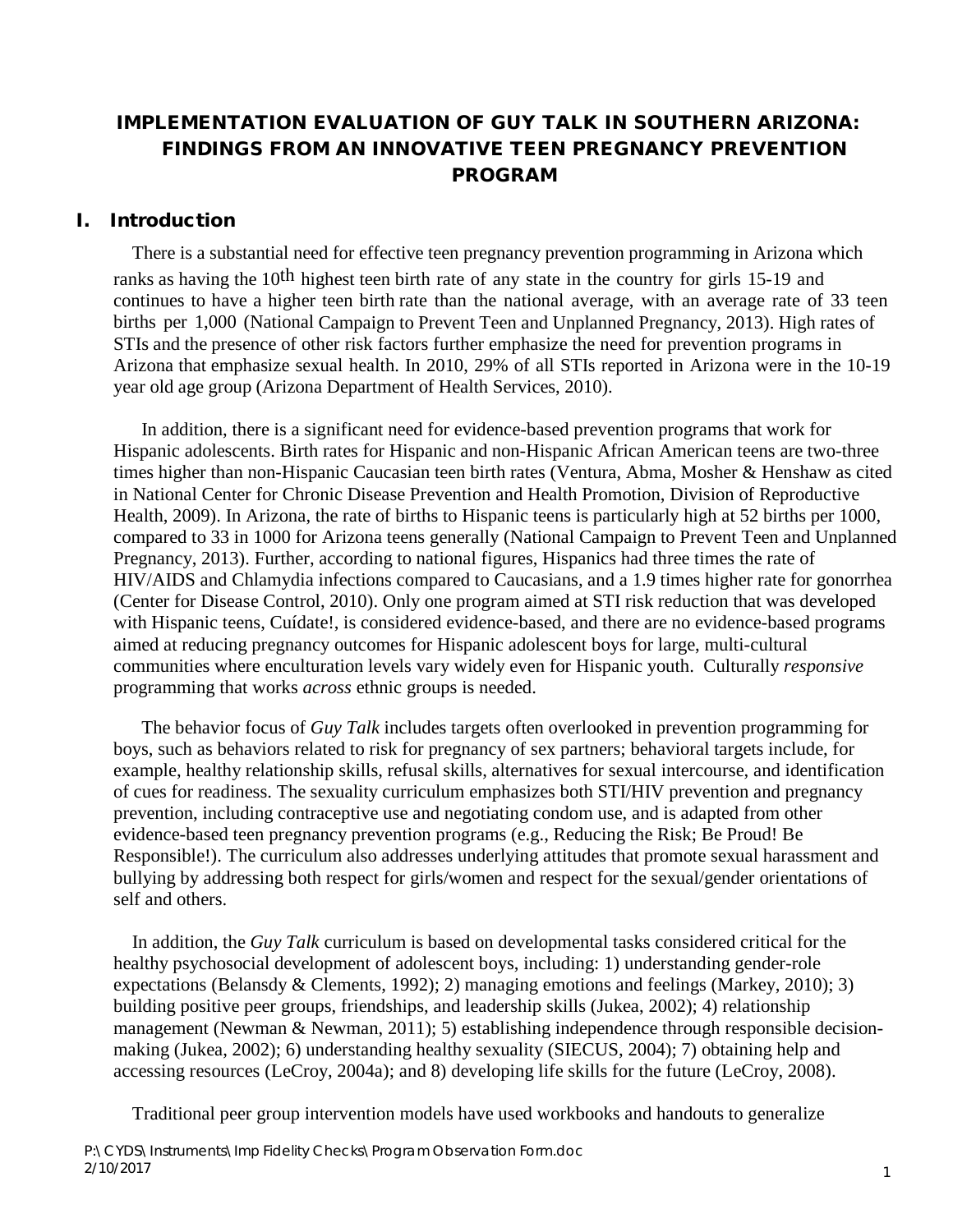engagement outside of the group. While this is a sound educational approach (LeCroy & Mann, 2008), it is not an optimal fit for youth populations. In our practical experience, workbooks are often forgotten, lost, or lose their utility as a learning tool. Further, the workbook/handout modality connotes homework which can further deter usage. As a companion resource to the *Guy Talk* curriculum, our program used a social media website. Evidence suggests that teenagers use technology as a primary access point to information about sex. Evers et al. (2013) found that teens reported Google as their main source to obtain information about health and topics that teens consider sensitive, such as sex, relationships and risky behaviors, are more naturally explored online (Suzuki & Calzo, 2004). Empirical studies have found that electronic media–based interventions are particularly impactful for adolescent health behavior change (Hieftje et al, 2013).

It should be noted, that while the grant awarded for this project was intended to provide evidence of program effectiveness, this report focuses on program implementation, not program effectiveness.

# II. Intervention and comparison condition description

For each delivery of Guy Talk, up to 30 freshman boys were recruited to participate. Evaluation consent forms for parents and assent forms for boys were collected by the first session that described the study's experimental design and explained that evaluation data collection will take place with all qualified participants in the same time frame but that evaluation participants will be randomly chosen for inclusion in either the current program delivery or a delivery of Guy Talk to be offered in the following year.

## **A. Description of intervention as intended**

*Guy Talk* was designed for delivery to groups of 10-15 adolescent boys by a trained adult male facilitator in settings including high schools, youth clubs, and social service sites. The curriculum is organized for delivery in two-hour increments, twice weekly, for eight weeks, however the format of instruction (duration/frequency, etc.) was adjusted to meet the needs of each agency that participated in the program. Special attention was paid to developing a program that is culturally responsive; curriculum contents are accessible for youth regardless of cultural/ racial background. The *Guy Talk* curriculum is based on developmental tasks considered critical for the healthy psychosocial development of adolescent boys, including: 1) understanding gender-role expectations (Belansdy & Clements, 1992); 2) managing emotions and feelings (Markey, 2010); 3) building positive peer groups, friendships, and leadership skills (Jukea, 2002); 4) relationship management (Newman & Newman, 2011); 5) establishing independence through responsible decision-making (Jukea, 2002); 6) understanding healthy sexuality (SIECUS, 2004); 7) obtaining help and accessing resources (LeCroy, 2004a); and 8) developing life skills for the future (LeCroy, 2008). The curriculum has detailed lesson plans, activities, and facilitator instructions and has been delivered across numerous groups over several years. The program is outlined in Figure 1 below.

| Week 1: Being a Guy in Today's Society     |                                              |
|--------------------------------------------|----------------------------------------------|
| • Pretest data collection                  | • Developing a positive male culture for the |
| • Establishing group standards             | group                                        |
| • Confidentiality, right to pass, positive | • Media and masculine stereotypes            |
| feedback.                                  | • Male images                                |
| • Curriculum overview                      | • Female images                              |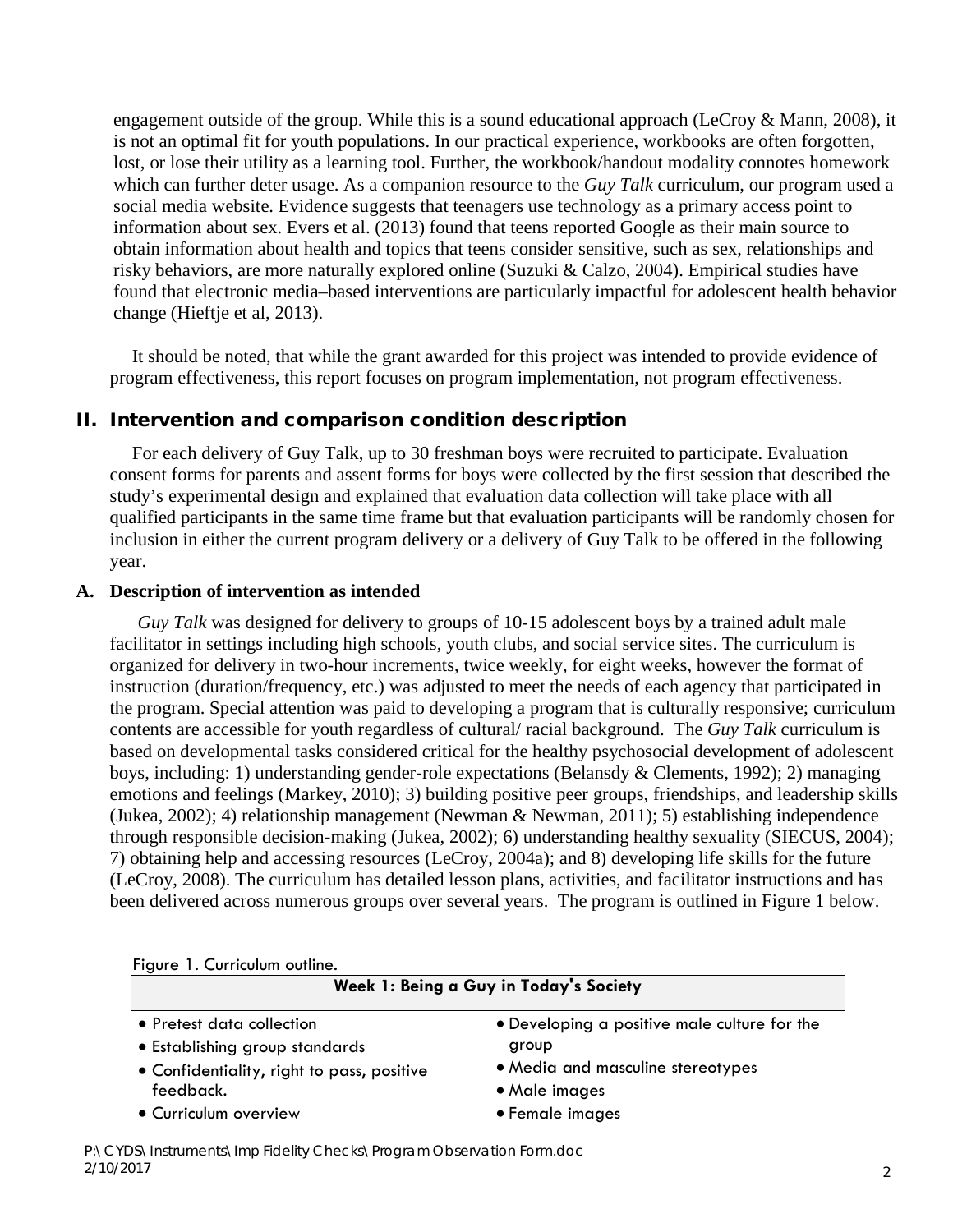| . Introduction to "workbooks and website    | • Talking back to the media                          |
|---------------------------------------------|------------------------------------------------------|
| • Get to know you activity                  | · Identifying prosocial self-image                   |
|                                             |                                                      |
|                                             |                                                      |
|                                             | <b>Week 2: Dealing with Emotions</b>                 |
| · Distinguishing between aggression,        | • Recognizing someone else's point of view,          |
| assertiveness, and passivity                | developing empathy Dealing with anger;               |
| • Dating violence                           | . Dealing with anxiety and fear                      |
| · Bullying behavior                         | . Skills to "chill out."                             |
| · Importance of communication               | • Strategies to stay happy                           |
|                                             | Week 3: Peer Group, Friendship, and Leadership       |
| · Popularity vs. meaningful relationships   | • Leading vs. following                              |
| • Looking out for others; keeping the peer  | · Standing up for yourself                           |
| group in check                              | . Unhealthy alliances (deviant peers) and            |
| • Empathy and friendship                    | substance use                                        |
| · Male friendships; female friendships      |                                                      |
|                                             | <b>Week 4: Relationship Management</b>               |
| · Practicing conversation techniques,       | • Address dating violence.                           |
| communicating positive feelings, being kind | · Sexting, cyberbullying.                            |
| • Friendship conflict                       | • Sexual harassment                                  |
| • Dating (healthy, unhealthy relationships) | • Skills of consent                                  |
| • Managing conflict                         | • Involving parents                                  |
|                                             | Week 5: Independence and Responsible Decision Making |
|                                             |                                                      |
| · Being responsible for one's decisions     | · Developing one's values, self-respect              |
| • Maturity and decision-making              | . Reducing egocentric thinking; learning what        |
| · Using problem solving skills in social    | it feels like to be her (or someone else)            |
| situations                                  | • Developing self-respect                            |
| $\bullet$ Assessing risk/ avoiding risk     |                                                      |
|                                             | <b>Week 6 and 7: Healthy Sexuality</b>               |
| The male body                               | Sexuality and health                                 |
| • How the penis works                       | • Self exams                                         |
| • Hormones                                  | · Jock itch                                          |
| • Secondary sexual characteristics          | • Getting the HPV vaccine                            |
| $\bullet$ Sperm                             | • Avoiding STIs                                      |
| • Erections, ejaculation, masturbation      | • When to see a doctor                               |
| • The female body                           |                                                      |
| • Sexual reproduction                       |                                                      |
|                                             | <b>Confronting Stereotypes</b>                       |
|                                             | • Myths and rumors about sex                         |
| <b>Avoiding Pregnancy</b>                   | . Norms regarding sexual behavior                    |
|                                             |                                                      |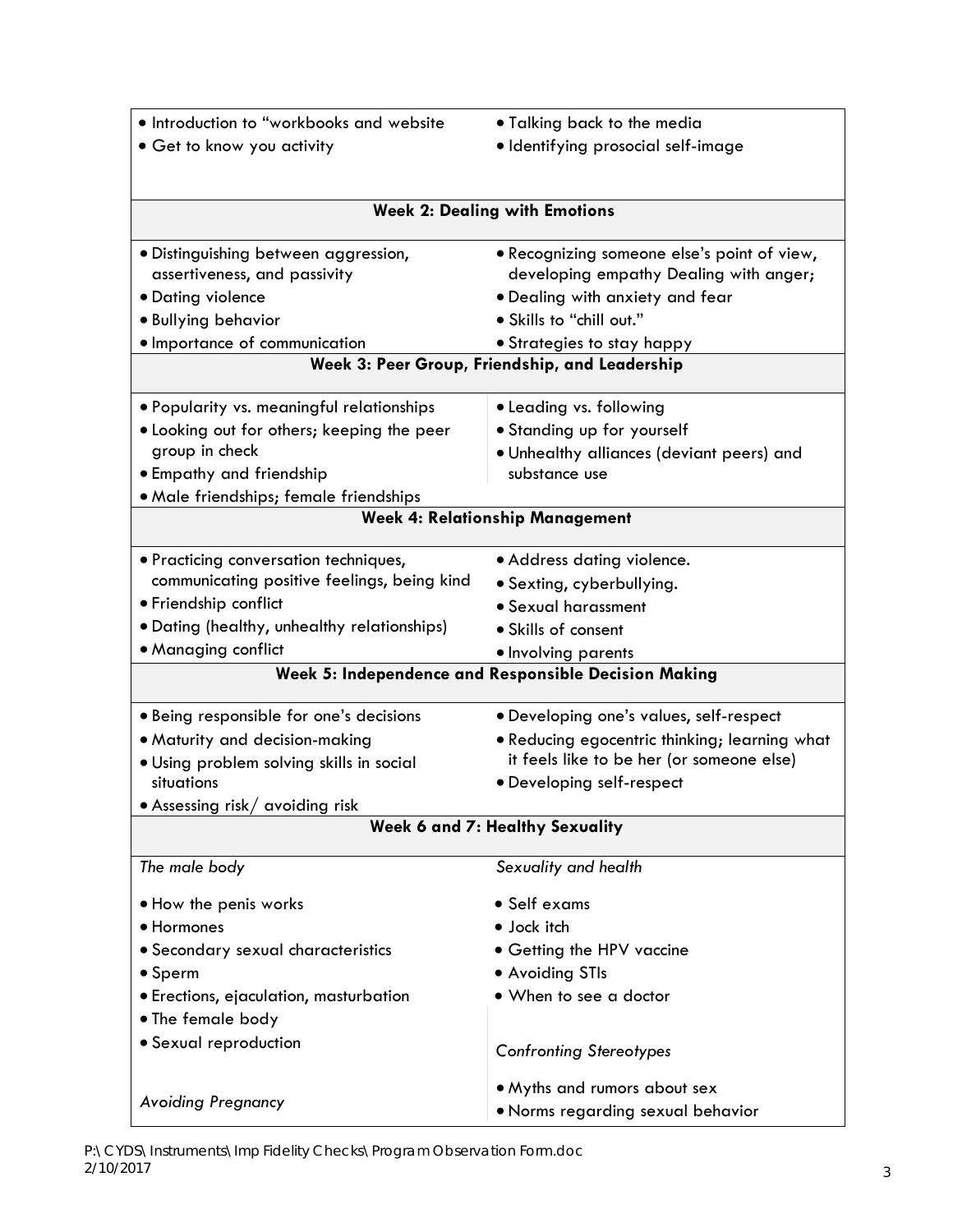| • Choosing not to have sex<br>• Communicating about sex (planning skills) | . Understanding the challenge of early<br>childbearing                                |
|---------------------------------------------------------------------------|---------------------------------------------------------------------------------------|
| • Establishing boundaries and safe<br>environments                        | . Review dimensions of "self-sufficiency" that<br>reflect preparedness for fatherhood |
| • Alternatives to sexual intercourse                                      | • Maintaining self-control: urges,                                                    |
| • Birth control methods                                                   | pornography, and drug use                                                             |
| • Finding and using condoms                                               | · Understanding sexual orientation; being<br>inclusive                                |
|                                                                           | <b>Week 8: Developing Life Skills</b>                                                 |
| • Pursing life goals                                                      | · Building self sufficiency                                                           |
| . Developing and planning for your life                                   | • Exercise and fitness                                                                |
| • Defining success                                                        | • Building self-acceptance and happiness                                              |

In addition to a fully content-integrated website, our program sought to increase the community impact of the intervention by increasing access to and usage of prophylactics. Barriers to condom use for boys, especially early in their sexual lives, include access and cost (Mustanski et al., 2014). With this in mind, we planned to develop a real-time mapping phone application ('app') that pinpointed locations that already provided free condoms (e.g. Planned Parenthood, clinics) as well as locations we would enlist and to whom we regularly supplied condoms (e.g. youth centers, coffee house restrooms, etc.). Several large metropolitan regions have developed condom locator phone apps that provide community members with locations of all no-cost condoms in the region with positive results (iCondom Philly App, NYC) Condom), supporting research indicating that integrating media messaging and product distribution is significantly more effective in impacting safe-sex behavior change (Robinson et al, 2014).

## **B. Description of comparison condition**

A control group was developed using random assignment of qualifying individuals to a waitlist; waitlist members engaged in evaluation activities during their freshman year to provide data for the randomized control trial of Guy Talk and then were given the opportunity to attend the Guy Talk program during their sophomore year. No services were offered to wait-listed control group members during the experimental study period. Follow-up data was collected from wait-listed control group members prior to their participation in *Guy Talk*. Where intervention and control group members were in the same school, there were risks that some contamination from sharing program information could occur. We limited contamination by minimizing access to the *Guy Talk* website and related activities for control group members through password protection until the control group was engaged in program delivery *following* their involvement in the evaluation. We also assessed for contamination in our post survey. By using a wait-listed control group that receives the intervention, our ability to recruit was enhanced because we were not randomly assigning to a group that receives no intervention—something parents and schools frequently find frustrating.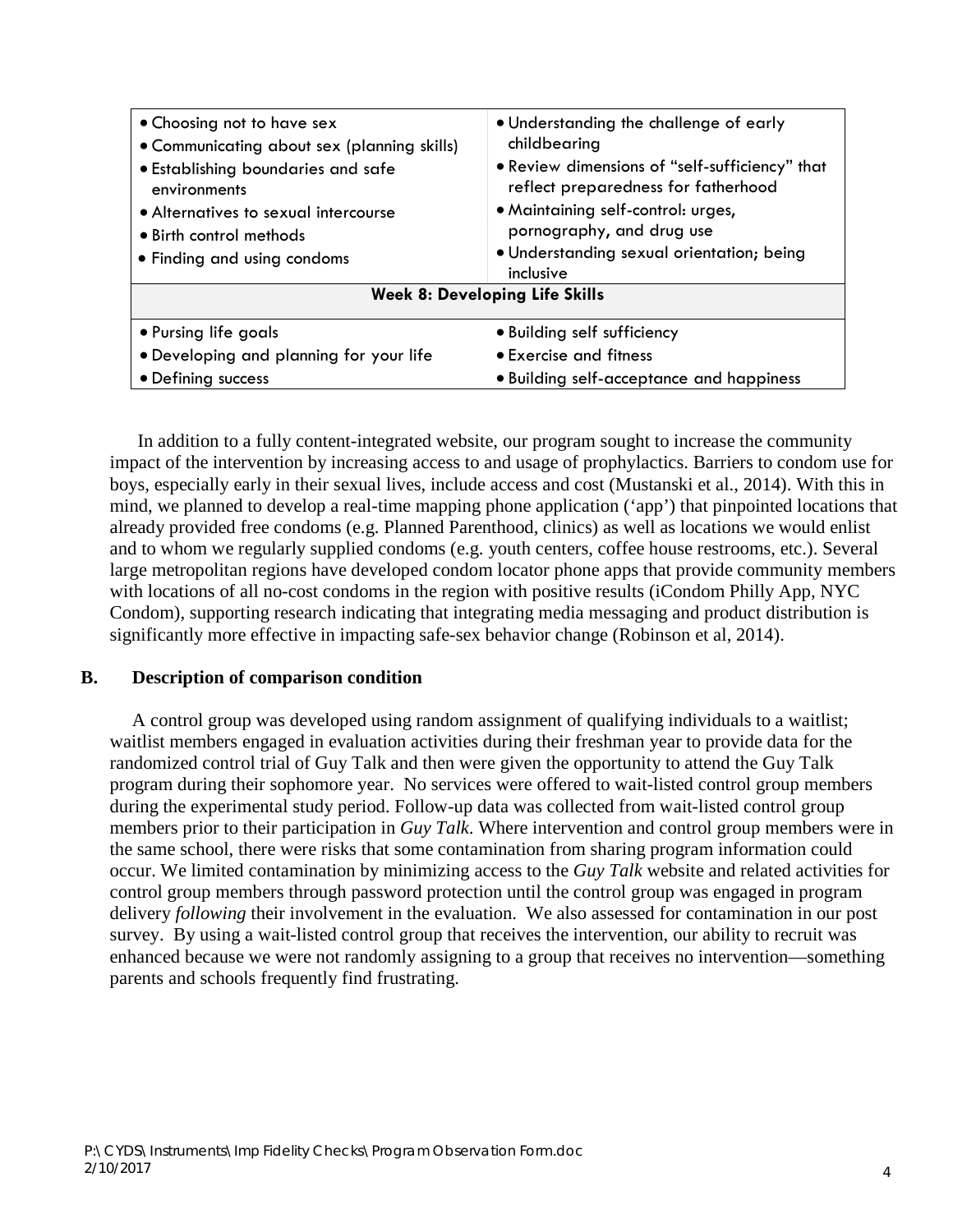## III. Implementation Evaluation

A process evaluation is important to understanding how a program works and testing the program theory. A process evaluation was conducted to document the implementation of the Guy Talk program.

## **A. Research questions**

- **1. Study sample:** Will 810 boys ages 14-16 receive the finalized curriculum by end of Year 5: 135 in Year 2, 270 in Year 3, 270 in year 4, and 135 in Year 5 according to attendance sheets?
- **2. Adherence:** In independent observations of 10% or more of the sessions, will facilitators deliver 80% or more of the curriculum elements?
- **3. Dosage:** Will 90% of intervention participants receive at least 75% of the sessions by end of Year 4 according to attendance sheets?
- **4. Dosage:** Will 85% of intervention participants who complete the program complete online workbook activities by their last session?
- **5. Dosage:** Will 85% of intervention participants apply the phone app for locating free condoms based on the posttest (discharge) survey?
- **6. Dosage:** Of intervention participants who apply the phone app for locating free condoms, will 85% report using it at the 12-month follow-up?
- **7. Quality:** Will 85% of intervention participants report being satisfied or highly satisfied by the Guy Talk program on posttest satisfaction survey?
- **8. Counterfactual:** Will control group participants receive significantly less sexual education during the program period than the intervention group, per participants' reports?

## **B. Implementation evaluation data sources and methods**

Attendance was monitored through attendance sheets collected by facilitators at each session of each delivery. Fidelity monitoring logs developed by the evaluator were completed by facilitators for each session and provided to the evaluator. LeCroy & Milligan Associates observed and documented activities for 10% or more of the Guy Talk sessions using tools developed in Year 1 to assess adherence to the curriculum and the program (the degree to which the facilitators follow the protocol during the sessions) and integrity (the facilitators' skill in performing all parts of the curriculum). Delivery quality was assessed through evaluator observations of Guy Talk sessions and anonymous satisfaction surveys collected in each delivery of Guy Talk in which participants were encouraged to share perspectives on neglected curriculum topics and general improvements needed to the curriculum content and program facilitation.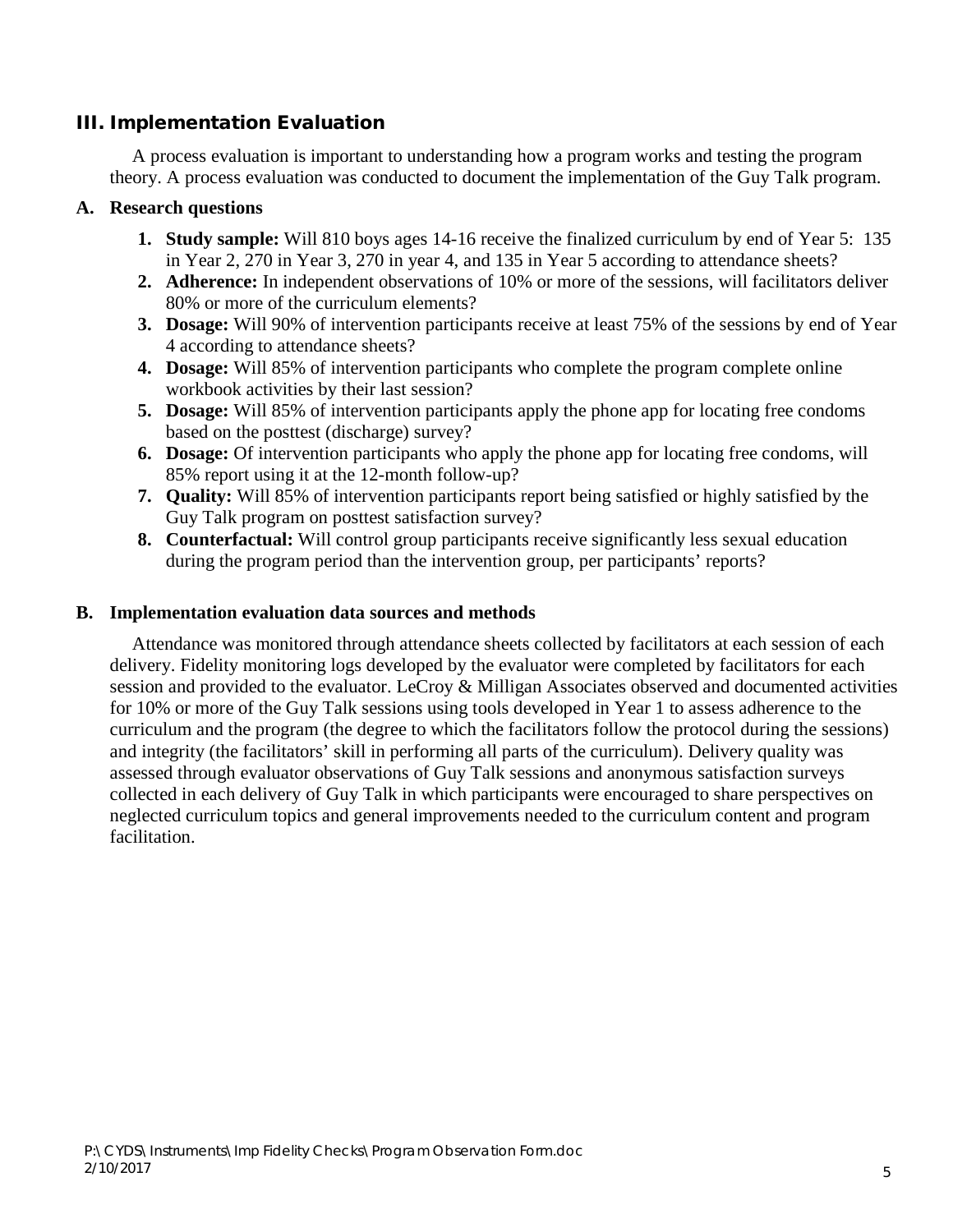# IV. Implementation results

Independent observers found the Guy Talk curriculum was delivered with high amount of fidelity and most of the program participants reported that they appreciated the learning opportunity. The cut in federal funding significantly impacted the evaluation design and CFR's ability to recruit and retain a sufficient number of participants. While finding and hiring qualified facilitators was a challenge, most participants reported they were satisfied with the quality of the program and facilitation, and independent observers found the majority of participants were deeply engaged during program sessions.

## **A. Study sample**

Recruiting and retaining the intended number of participants for the Guy Talk study after the federal funding was terminated early proved to be a challenge.

- 1. *Goal:* We aimed for the Guy Talk program to be delivered to an estimated 810 adolescent boys ages 14-16 who were freshmen in high school, in groups of 10-15 in Years 2-5; the total 810 participants were to include 405 intervention group and 405 wait-listed control group members. We aimed to have Guy Talk implemented in safe, public physical environments in Southern Arizona such as high schools, youth clubs, and social service sites, by trained adult male facilitators. At the beginning of the project, three Tucson high schools: Cholla High School, Tucson High School, Sunnyside Unified School District expressed interest in serving as Guy Talk sites for this project, and the evaluation team planned to secure at least two additional partners in the planning year. Participation was open to boys of all race/ethnicities regardless of LGBTQ status.
- 2. *Recruitment & Enrollment:* We planned for participants in the impact evaluation to be recruited to the evaluation when they were recruited to participate in the Guy Talk program. We aimed to recruit 270 participants (135 in the intervention group and 135 in the control group) each year from Year 2 through Year 4.

Recruitment and retention was aided by our past experience with a similar population and similar implementation partners. We found that schools and social programs are looking for attractive after school programs. CFR has strong relationships with many schools and community agencies that support efforts to implement and further study *Guy Talk*. We refined our recruitment procedures, improving our ability to obtain a larger number of participants by using recruitment strategies that have worked effectively with previous deliveries of this program and the sisterprogram Go Grrrls (e.g., holding noontime events at the schools and setting up a table at school orientations).

Recruitment strategies, including posters, referrals by school and community allies, and word-ofmouth, were planned for each fall and spring in high school settings and year-round in community settings. Financial incentives can be effective for recruiting the target population and were deliberately built into the Guy Talk program and evaluation. Program staff from CFR, who had prior experience recruiting and retaining large samples of adolescents, were responsible for recruiting youth.

*3. Sites and Youth Enrolled:* Thirteen schools in Southern Arizona served as sites for this study, including 11 high schools and 2 middle schools; 6 CFR sites and 1 community center also participated. In total, 362 eligible youth, ages 13-17, enrolled in the study and took the pre-test;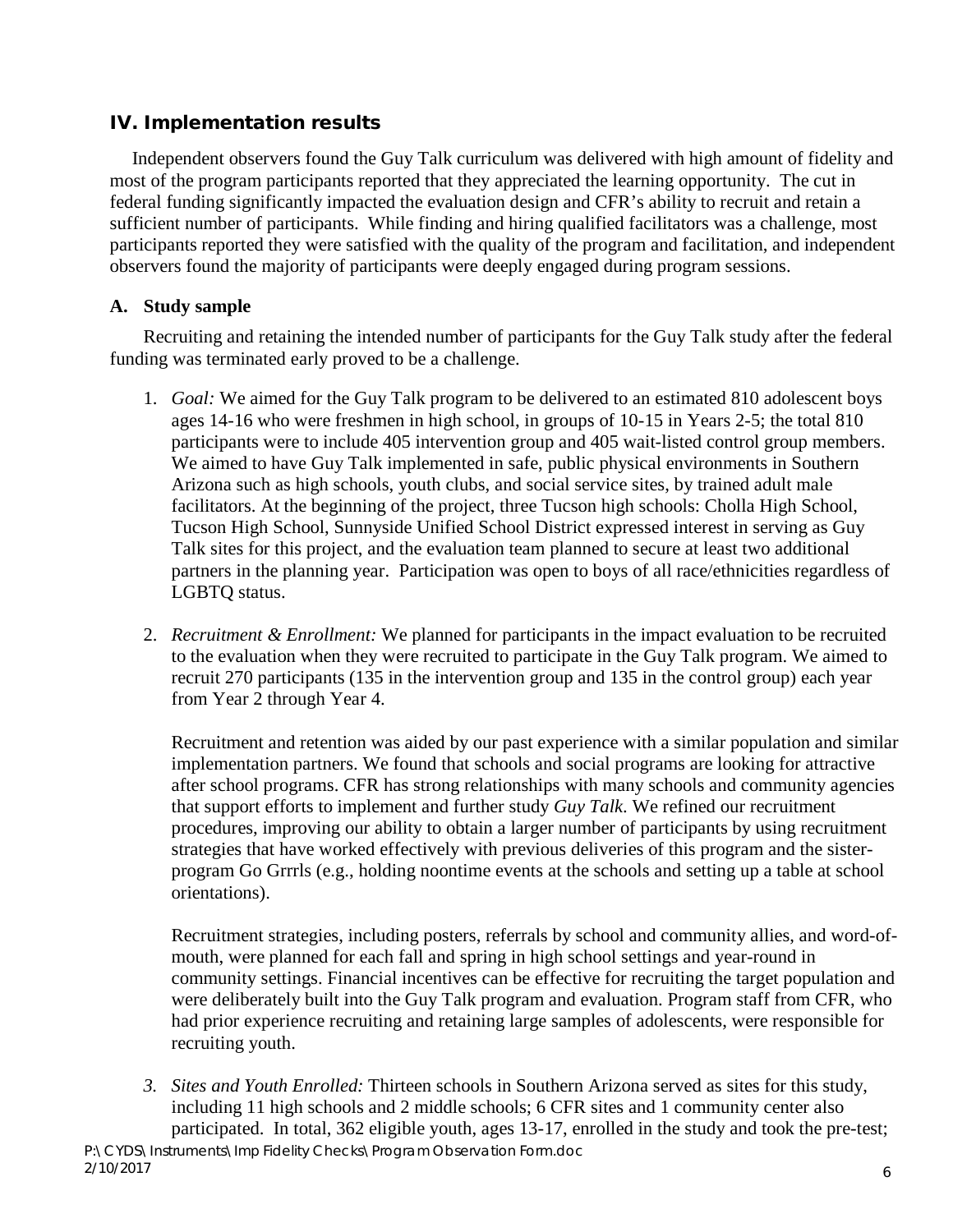170 participants in the control group and 192 participants in the intervention group completed all three surveys (baseline, post-test and 3-month follow-up). While CFR originally intended only to partner with high schools, because CFR experienced difficulty finding sufficient high school partners, recruitment efforts were expanded to include 13-year-old and 14-year-old students in  $8<sup>th</sup>$  grade in middle schools. CFR recruited an ethnically diverse sample: 72.5% of participants recruited for the Guy Talk study were Hispanic; 12.5% were Other/Non-Hispanic; and 0.8% were Black/Non-Hispanic. See Table IV.1 below for baseline characteristics for the enrolled sample.

|                                         | <b>Intervention Group</b> | <b>Control Group</b>    | <b>Total Sample</b>        |
|-----------------------------------------|---------------------------|-------------------------|----------------------------|
| Characteristic                          | Prevalence Rate or mean   | Prevalence Rate or Mean | Prevalence<br>Rate or Mean |
| <b>Sex</b>                              |                           |                         |                            |
| Male                                    | 100.0%                    | 100.0%                  | 100.0%                     |
| Female                                  | $0.0\%$                   | $0.0\%$                 | $0.0\%$                    |
| Age                                     | 14.68                     | 14.68                   | 14.68                      |
| Race/Ethnicity                          |                           |                         |                            |
| Hispanic (any race)                     | 74.3%                     | 70.4%                   | 72.5%                      |
| White, non-Hispanic                     | 14.1%                     | 14.2%                   | 14.2%                      |
| Black or African American, non-Hispanic | 0.5%                      | 1.1%                    | 0.8%                       |
| Other, <sup>1</sup> non-Hispanic        | 11.0%                     | 14.2%                   | 12.5%                      |
| Ever had sex                            | 20.9%                     | 17.6%                   | 19.4%                      |
| Had sex in the last 3 months            | 9.5%                      | 9.4%                    | 9.4%                       |
| Had risky sex in the last 3 months      | 4.8%                      | $6.6\%$                 | 5.6%                       |
| Sample size                             | 192                       | 170                     | 362                        |

## Table IV.1 Characteristics of the enrolled sample

As planned, CFR used multiple recruitment strategies such as, distributing posters and fliers, referrals by school and community partners, word-of-mouth, lunch time tabling, and presentations at school events and assemblies. In addition, CFR ran a television commercial from June 2017 to August 2017 to invite potential participants to register for the Guy Talk program online and CFR program staff attended parent events, such as PTO meetings and parent-teacher conferences, to raise awareness about the Guy Talk program. Financial incentives were provided as planned to encourage enrollment: Prospective participants were offered gift cards were provided at the baseline, post-test and 3-month follow-up time points and for completing one of the online unit workbooks. Starting in Fall 2017, participants who completed all three surveys were invited to enter a drawing for a \$100 gift card and participants in the intervention group who attended all of the Guy Talk sessions or had only one excused absence received a gift to encourage them to attend sessions and complete all of

# **Box 1. Sample**

72.6% of participants recruited for the Guy Talk study were Hispanic; 12.4% were Other/Non-Hispanic; and 0.8% were Black/Non-Hispanic the surveys.

The Guy Talk study ended up with unequal sample sizes because often in a particular cohort, there would be an odd number of participants, and during randomization facilitators placed the last remaining participant in the intervention group so that as many participants as possible could receive the intervention right away. In addition, there was less contact

P:\CYDS\Instruments\Imp Fidelity Checks\Program Observation Form.doc 2/10/2017 7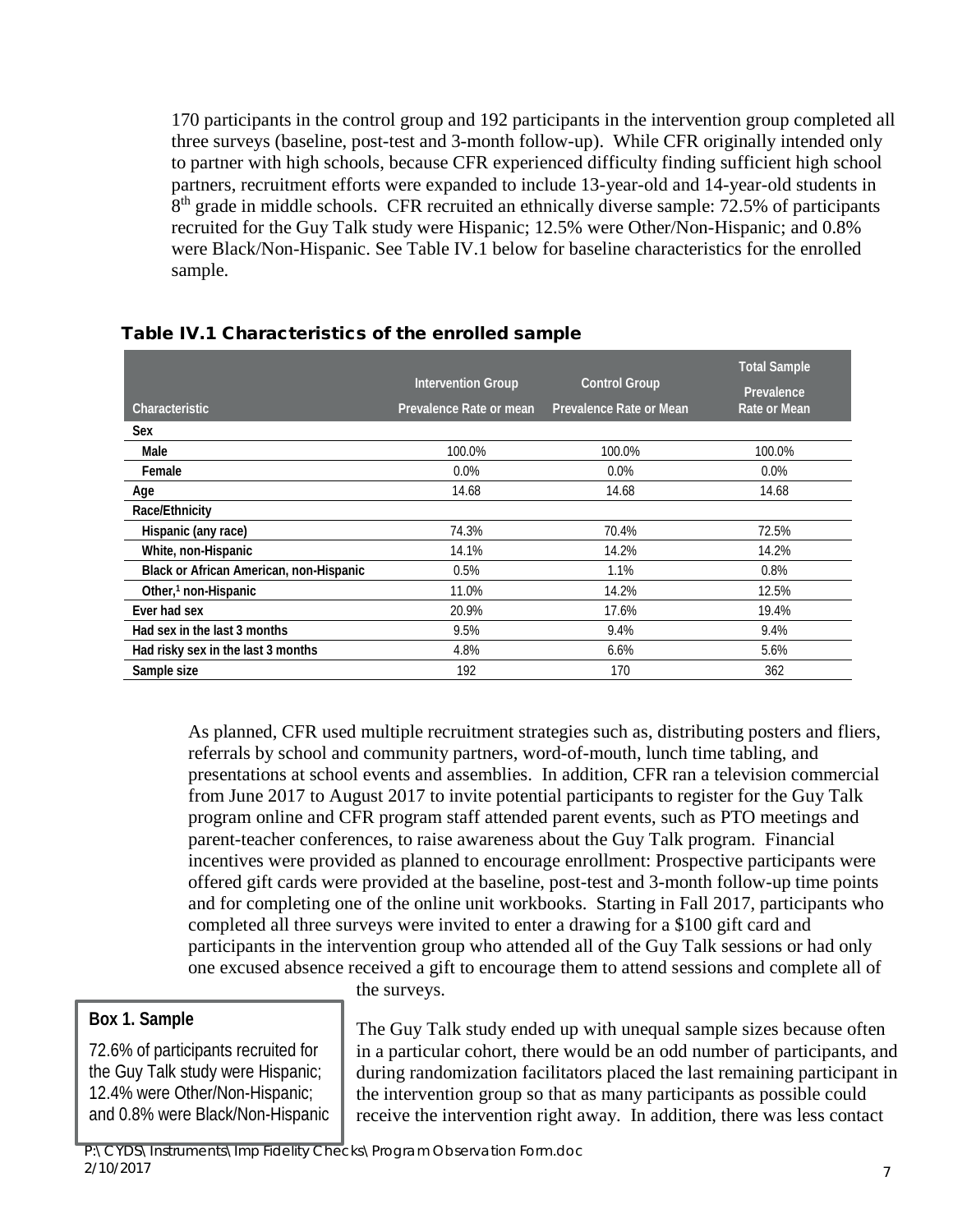with control participants, because they initially were not attending the Guy Talk sessions. Therefore, it was more difficult to request participants in the control group complete post-tests and follow-up surveys and assure their commitment to the project. As a result, there were fewer post-tests and follow-up surveys completed by control participants than participants in the intervention group.

4. *Recruitment Challenges/Barriers & Solutions:* Enrollment for this study ended early in March 2018 due to the cut in federal funding effective June 2018. As a result, CFR had less time to recruit participants for the study and did not have sufficient time to establish Guy Talk as a wellknown program. Because the Guy Talk program did not have sufficient time to establish itself, CFR experienced difficulty recruiting high-risk youth in locations such as foster care homes and youth in juvenile detention centers. In addition, the Community Justice Board required a guarantee that their youth would receive programming immediately, which was not possible because the study was a randomized controlled trial. It was also challenging to recruit youth to participate in the Guy Talk program at the community sites involved in the study, because few youth were willing to attend sessions on weekends. Multiple workshops at the community sites were canceled due to low attendance. To resolve these challenges, CFR worked on building relationships with other community organizations such as the Southern Arizona AIDS Foundation and Big Brothers/Big Sisters, to recruit more high-risk youth into the program.

An additional challenge related to recruitment was ensuring that youth brought in their completed consent form from their parents on or before the first session so that they were able to participate in the study. Parents were given two options: To send in the forms in advance of the first session, or to attend a parent meeting where they could learn more about Guy Talk, have their questions answered and complete a consent form. The parent meetings were not well attended. To overcome this barrier, a CFR recruitment specialist was hired to call youth and remind them to bring in their consent forms. In addition, to increase the likelihood that youth would bring in their consent forms, CFR offered a gift card to prospective participants who brought in their consent form and a friend to the first session.

## **B. Adherence**

## 1. *Staffing and training.*

a. *Goal:* CFR aimed to recruit and retain a Guy Talk program assistant, program supervisor, and program director, as well as 10 part-time Guy Talk facilitators for this study. CFR's goal for training was to provide monthly trainings on a variety of relevant topics to all program staff, and to offer the opportunity for staff to attend outside trainings as well. The Guy Talk program director, program supervisor and program assistant all helped identify and secure professionals in the community who could lead the trainings.

b. *Brief description of data and methods:* Hiring, training programming and attendance at monthly trainings was tracked and monitored by the Guy Talk program director.

c. Results: The program director, program supervisor and program assistant positions were filled as expected. It proved more difficult to hire and retain program facilitators. See Table IV.2 below for a breakdown of staffing adherence.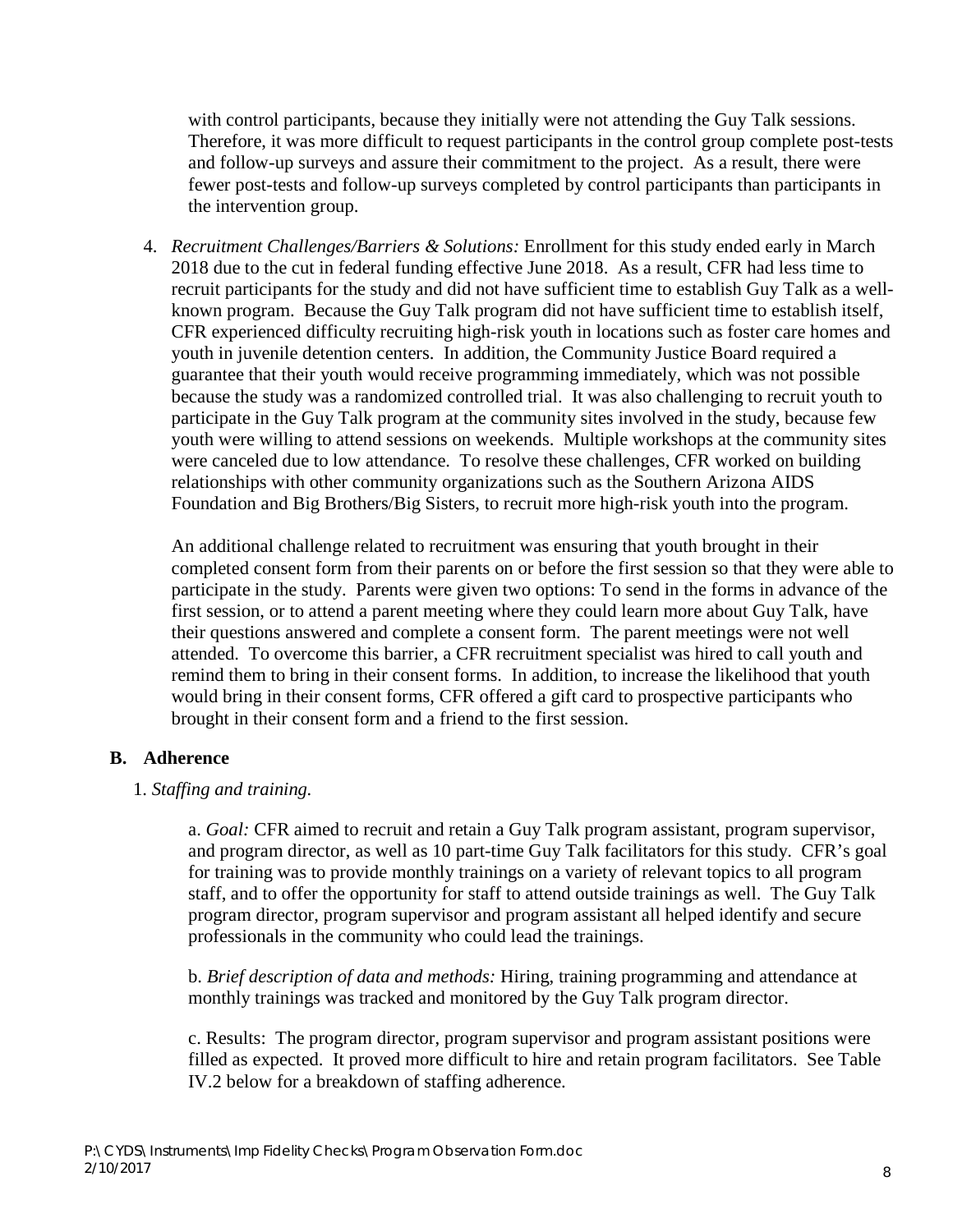| <b>Table IV.2 Staffing Adherence</b> |  |
|--------------------------------------|--|
|--------------------------------------|--|

| Type of staff to be hired     | <b>Expected FTE</b> | <b>Actual FTE hired</b> |
|-------------------------------|---------------------|-------------------------|
| <b>Program Director</b>       | 1.0                 | 1.0                     |
| <b>Program Supervisor</b>     | 1.0                 | 1.0                     |
| Program Assistant             | 1.0                 | 1.0                     |
| <b>Facilitators</b>           | 5.0                 | 2.0                     |
| <b>Recruitment Specialist</b> |                     |                         |

| Training name                       | Frequency of<br>training | Type of staff<br>involved | Content of training                                              | Percentage of<br>expected staff who<br>attended |
|-------------------------------------|--------------------------|---------------------------|------------------------------------------------------------------|-------------------------------------------------|
| <b>Guy Talk</b><br>curriculum       | Annually                 | All staff                 | Contents of Guy Talk<br>curriculum                               | 100%                                            |
| Data Collection<br>protocols        | Annually                 | All staff                 | How to complete fidelity and<br>attendance logs                  | 100%                                            |
| Guy Talk website                    | Annually                 | All staff                 | Orientation to Guy Talk<br>website                               | 100%                                            |
| Trauma-Informed<br><b>Practices</b> | Annually                 | All staff                 | How to teach participants<br>who have been affected by<br>trauma | 100%                                            |
| Referral<br><b>Techniques</b>       | Annually                 | All staff                 | How to offer referrals to<br>participants                        | 100%                                            |
| <b>LGBTQ Inclusivity</b>            | Annually                 | All staff                 | Best practices for LGBTQ<br>inclusivity                          | 100%                                            |
| Mandatory<br>Reporting              | Annually                 | All staff                 | Mandatory reporting<br>regulations                               | 100%                                            |

## Table IV.3 Training Adherence

d. *Challenges/Barriers & Solutions:* CFR experienced significant challenges finding qualified male staff who had experience working with youth to serve as facilitators. At the beginning of the study, CFR hired 6 part-time facilitators. When it became apparent that finding part-time facilitators would be a challenge, CFR decided to try to recruit two full-time facilitators, however this proved to be equally as challenging. During the course of the study, one fulltime facilitator had to be terminated. For the remainder of the study, only one full-time facilitator and 2-3 part-time facilitators were working at any given time and CFR needed more help. To try to resolve this issue, CFR reached out to community contacts and local universities to recruit additional facilitators, however their efforts were not successful.

CFR did not experience any challenges providing monthly trainings to all Guy Talk program staff. The trainings were well attended, and the program director and supervisor were able to find professionals in the community to lead trainings as needed.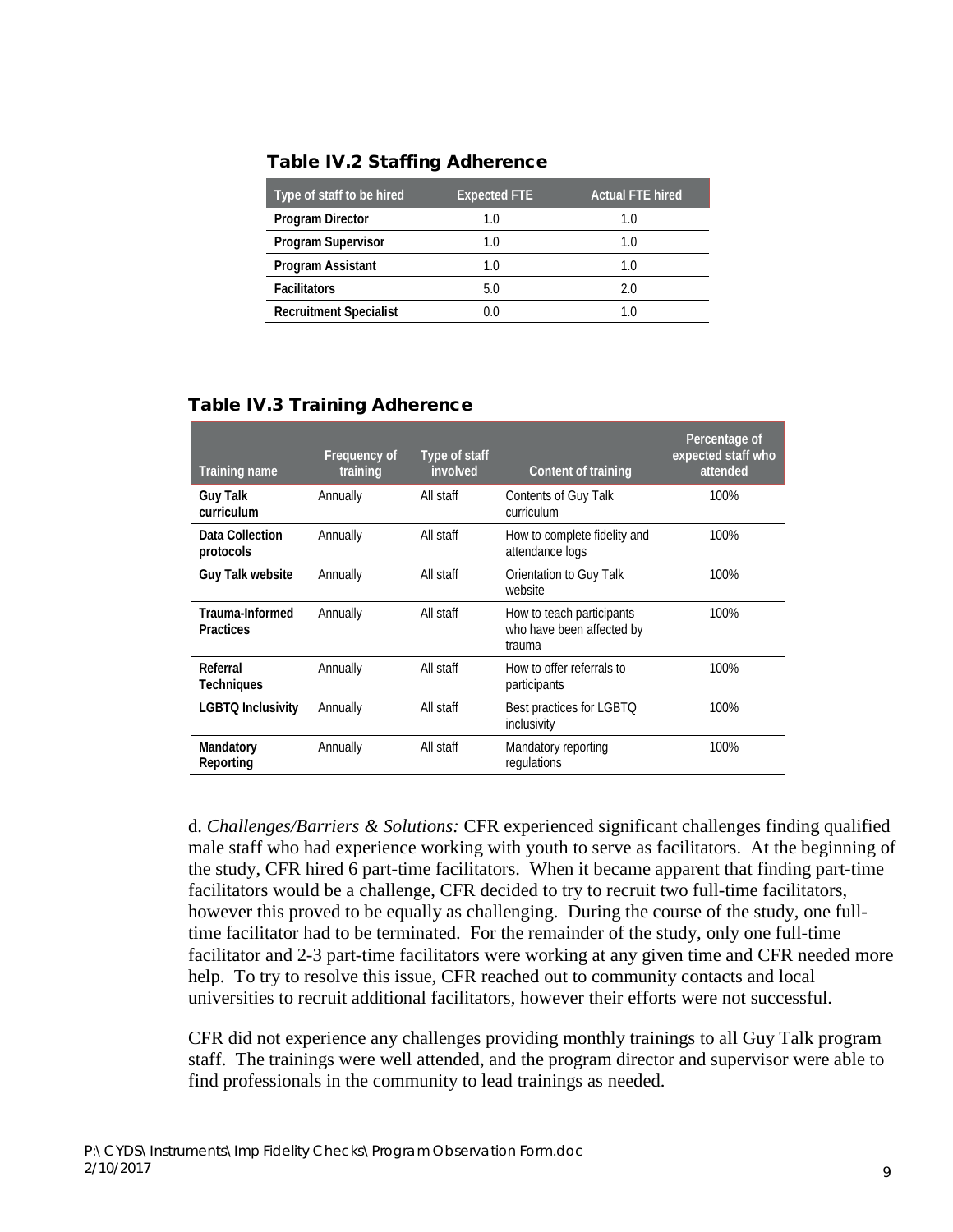## 2. Content.

Facilitators were asked to complete a brief fidelity survey online within 24 hours after they delivered the curriculum for each unit. The fidelity survey asked them to assess to what extent they adhered to the expected program content. In addition, to the fidelity logs that facilitators completed, independent observers from LMA attended Guy Talk sessions and recorded how many planned activities the facilitators completed during session.

a. *Goal:* The intended goal was for independent observers to attend at least 10% of Guy Talk sessions, and for facilitators to deliver 80% or more of the curriculum elements during sessions, as determined by independent observers.

b. *Brief description of data and methods:* During independent observations, the number of activities completed by facilitators was compared to the number of planned activities for any given session to determine whether the curriculum was being implemented with fidelity. The average percentage of completed activities for each facilitator was calculated and finally, the facilitators' averages were used to compute the total average percentage of completed activities.

In the fidelity logs, facilitators were asked to record the start time and end time of the session. Then, for each unit activity, they were asked to indicate whether they implemented the activity exactly as it appears in the manual, implemented the activity with changes or did not implement the activity at all; and to rate the level of student engagement during the activity. If facilitators indicated they made changes to the curriculum, they were asked to describe the changes they made, and if facilitators reported they did not complete a certain activity, they were asked to explain why. At the end of each module's fidelity survey, facilitators were asked to describe any challenges they encountered while delivering the content.

c. *Results:* Facilitators completed an average of 91.4% of the planned activities in the curriculum during observations. Facilitators' averages ranged from 70.0% to 100.0%. These results from the independent observations are consistent with the results from the fidelity surveys completed by facilitators: 98.4% of facilitators reported they completed the activities exactly as they appeared in the Guy Talk manual.

d. *Challenges/Barriers & Solutions:* Facilitators who reported they did not complete the activities exactly as outlined in the manual cited multiple reasons, listed below.

• Challenge: The randomization process on the first day took longer than expected and did not leave enough time to complete all of the activities as planned.

Solution: CFR determined which activities could be shortened to allow more time for the randomization process and LMA explored ways the randomization process could be performed more efficiently.

• Challenge: The group started late due to transportation problems or late arrivals of participants, and the facilitator did not have enough time to complete all of the planned activities.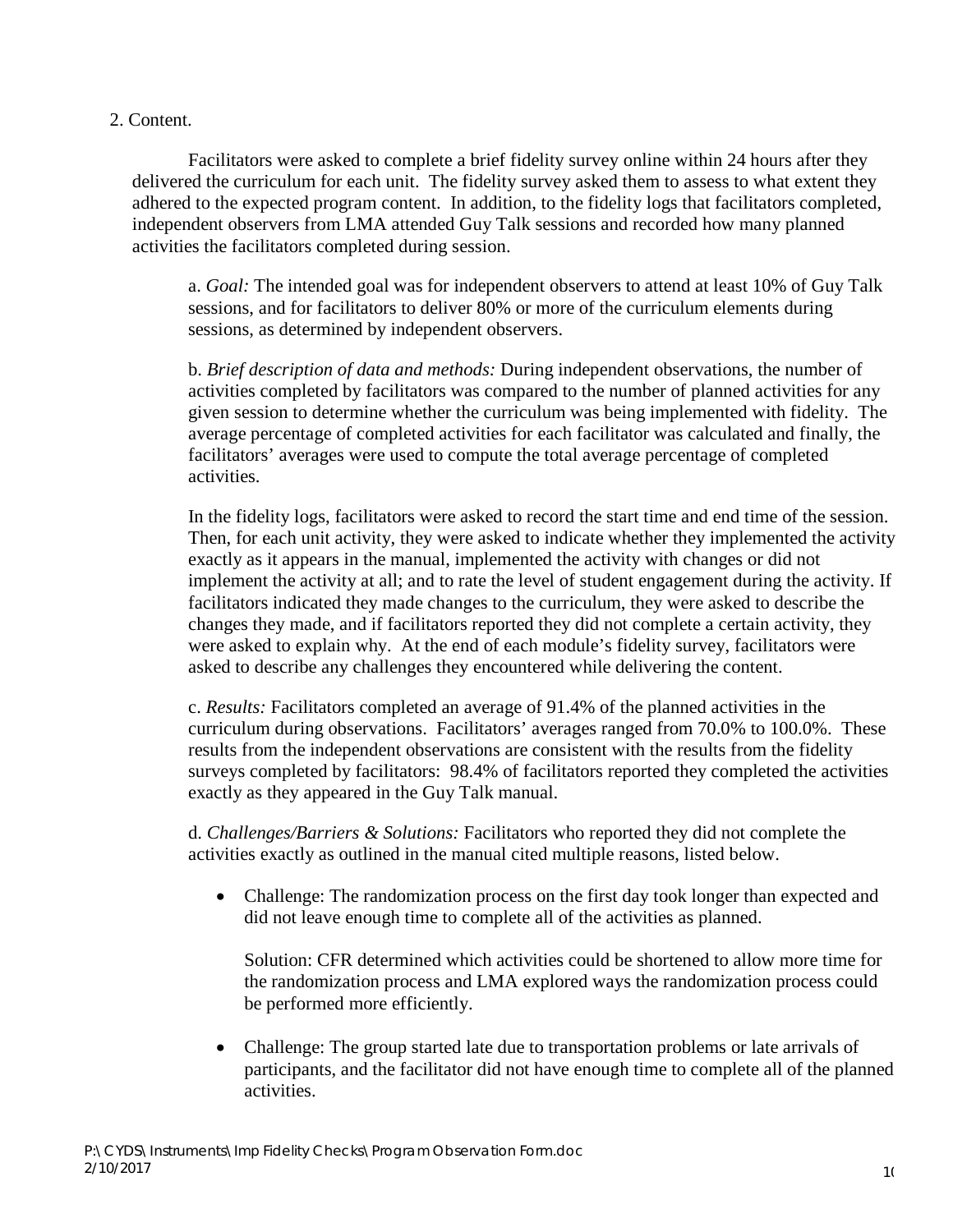Challenge: The facilitators stayed longer on another discussion topic and not did not have enough time to complete all of the planned activities for a given module.

Challenge: The group had to end early due to school/site scheduling constraints.

Challenge: The group's room was changed at the last minute and the facilitator did not enough time to set up beforehand, and the group started late.

Solution: Facilitators condensed some of the planned activities.

• Challenge: The facilitator did not have the necessary supplies to complete the activity as planned.

Solution: The program assistant helped facilitators pack their supplies before each workshop and provided checklists to each facilitator to help them remember what they needed to bring to each session. The program assistant was available to bring supplies to facilitator if they left something behind and called in during session. In addition, if facilitators were missing supplies, they used other materials available to complete the activity. For instance, one facilitator who did not have the doll and shirt required to complete an activity, used easel paper and post-it notes instead.

• Challenge: The Internet or video application did not work properly, and planned videos could not be shown to participants.

Solution: Facilitators notified program staff so that the equipment could be fixed for the next session.

• Challenge: The participants had trouble logging into the Guy Talk website.

Solution: Program staff emailed LMA for assistance with changing the user's username and/or password.

• Challenge: The anonymous question box on the Guy Talk website did not work, or there were not any anonymous questions received through the website.

Solution: Facilitators put out a box in the classroom for anonymous suggestions, or opened the floor for discussion and questions.

• Challenge: Facilitators did not have enough participants to complete an activity as planned.

Solution: Facilitators completed the activity in one big group instead of breaking up into small groups, or asked participants to write down their answers individually and share them with the group.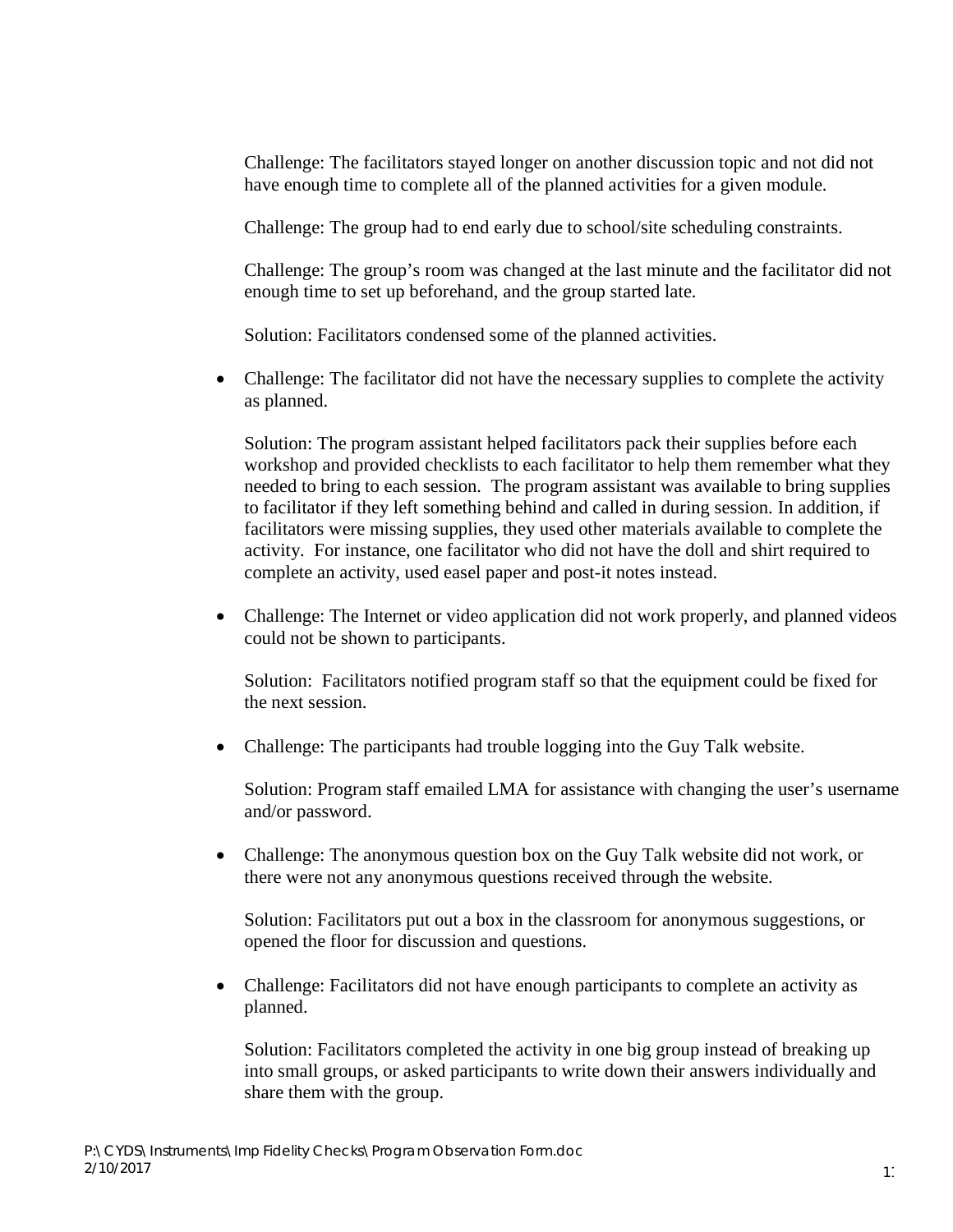• Challenge: Facilitators did not have very many participants and they got through the material in a short amount of time.

Solution: Facilitators opened the floor for discussion and questions.

• Challenge: Participants were hyperactive, tired, talked too much, didn't have anything to say, played on their cell phones, behaved immaturely or were shy, and the facilitator had difficulty engaging the group.

Solution: Program staff provided a resource, which described different ways teachers can effectively manage difficult classroom behavior, to facilitators that needed help.

• Challenge: Participants did not fully understand English.

Solution: Facilitators spoke slowly and repeated what they said so these participants had time to process the material.

# **C. Dosage**

1. *Goal:* We aimed for 90% of intervention participants receive at least 75% of the sessions by end of Year 4 according to attendance sheets. We also aimed for 85% of intervention participants to report that they used the Condom Finder phone app for locating free condoms at the post-test; and that 85% of these participants would report using Condom Finder at the 12-month follow-up. Last, we aimed for 85% of intervention participants who completed the program to complete online workbook activities by their last session.

2. *Brief description of data and methods:* At each session, participants were asked to sign an attendance sheet and facilitators inputted the attendance record into the Guy Talk website portal. Because the curriculum was delivered in different formats, depending on the site location, the percentage of attendance for each participant was calculated based upon the number of meetings each group had, rather than the number of

# **Box 2. Dosage**

Participants in the intervention group attended, on average, 88.8% of the Guy Talk sessions.

units in the curriculum. "Incomplete" student attendance for any given session was recoded as an absence. An average attendance rate was calculated based on a sample of the sites that participated in the study.<sup>[1](#page-16-0)</sup> In addition, the number of students in the sample who attended at least  $75\%$  of the sessions was computed and a percentage was taken.

The Condom Finder application was integrated into the website, rather than developed as a phone app (see 'Challenges' below). In addition, the 12-month follow-up was changed to a 3-month follow-up due to loss of funding. Rather than asking participants if they used the Condom Finder application during the post-test and 3-month follow-up, usage of the Condom Finder website application was tracked using the Google Analytics platform, which reports the number of participants who access links on the website.

The Guy Talk website tracked how many intervention participants who attended Guy Talk sessions completed all of the activities in each online unit workbook. The number of participants who

<span id="page-16-0"></span><sup>&</sup>lt;sup>1</sup> Attendance was calculated from a sample of the participating sites due to inconsistency with the attendance data. The sample consisted of four high schools, one middle school and two CFR sites.

P:\CYDS\Instruments\Imp Fidelity Checks\Program Observation Form.doc  $2/10/2017$  and  $1/2$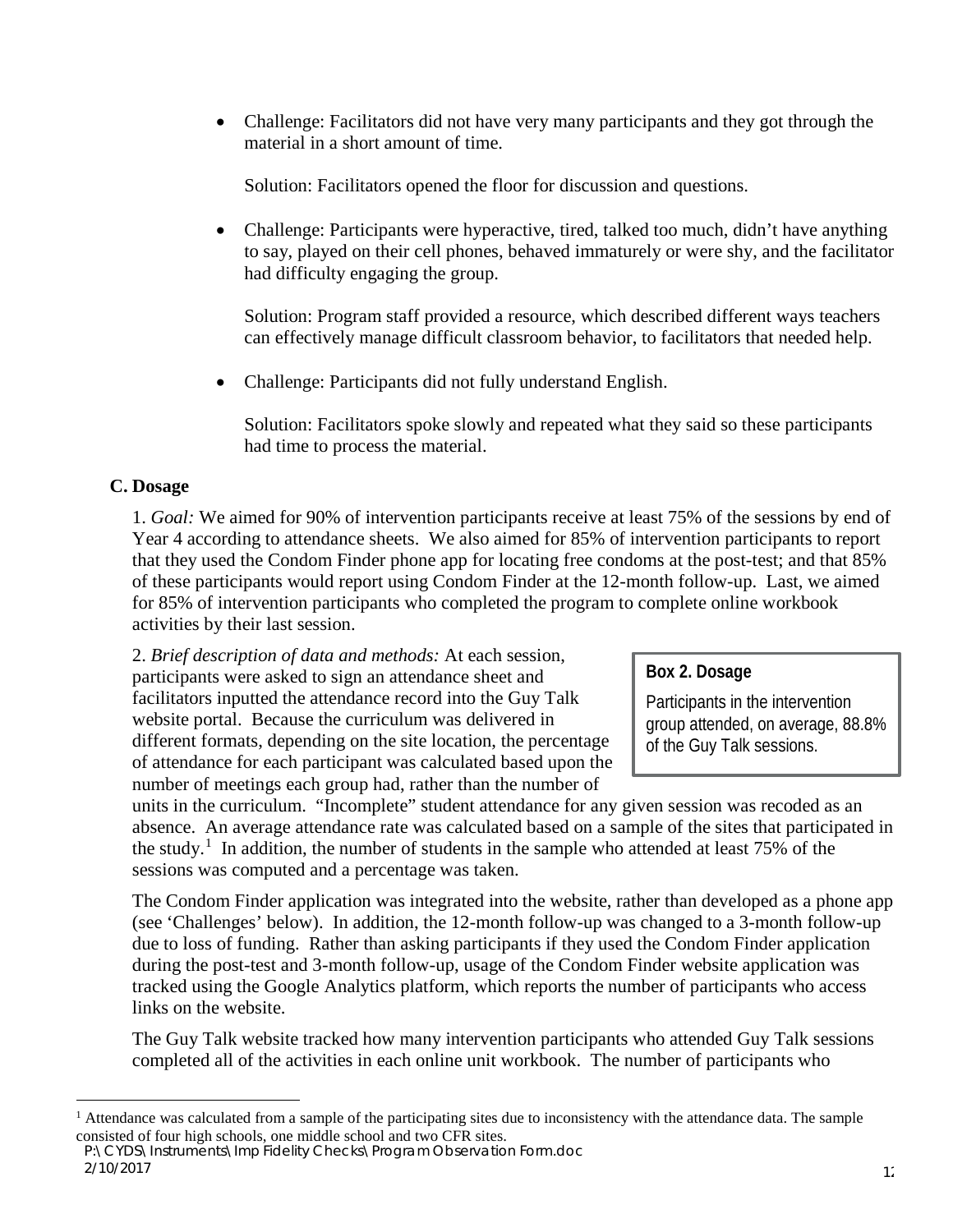completed the program (i.e., attended the Guy Talk sessions and completed all three surveys) was tracked in separate database by LMA. Using this data, the percentage of completers who worked through all of the online workbooks was calculated.

3. *Results:* The average student attendance rate was 88.8%. 81.8% of participants in the sample received at least 75% of the sessions. Two participants (0.01%) accessed the Condom Finder phone app during the study period. See Table IV.4 below for a breakdown of the percentage of completers who finished each online unit workbook.

|                 | <b>Participant Completion</b> |
|-----------------|-------------------------------|
| <b>Workbook</b> | $(\%)$                        |
| Unit 1          | 71.9%                         |
| Unit 2          | 82.7%                         |
| Unit 3          | 77.8%                         |
| Unit 4          | 76.2%                         |
| Unit 5          | 50.2%                         |

## Table IV.4 Online Workbook Completion

4. *Challenges/Barriers & Solutions:* LMA encountered a challenge finding professionals who could develop the Condom Finder phone application. In order to make this resource available to participants and work around this challenge, the Condom Finder was developed as a website application that participants could access through the Guy Talk website. CFR identified and partnered with the locations listed in the condom finder and provided them with "brown bags" to distribute. In addition to making the website application available for participants, in session, facilitators provided participants with information about places in the community (CFR partners) where they could get free condoms. Therefore, although the number of participants who accessed the Condom Finder application was low, information about how to find free condoms was accessible.

Although the intention was to ensure participants completed each unit's workbook before moving on to the next workbook, the website did not enforce this for all of the workbooks. For example, participants were free to move on to unit 2 if they didn't complete unit 1. The only case where participants were not allowed to move forward in the curriculum was when it came to completing the final unit workbook. In order to complete the unit 5 workbook, which asked participants to reflect on their experience in Guy Talk, participants had to complete workbooks 1-4.

# **D. Quality**

An anonymous satisfaction survey was collected in each delivery of Guy Talk, in which participants were encouraged to share perspectives on neglected curriculum topics and general improvements needed to the curriculum content and program facilitation. In addition, independent observations of Guy Talk sessions provided evidence about the quality of program delivery.

1. Goal: We aimed for 85% of intervention participants to report that they were satisfied or highly satisfied by the *Guy Talk* program on posttest satisfaction survey.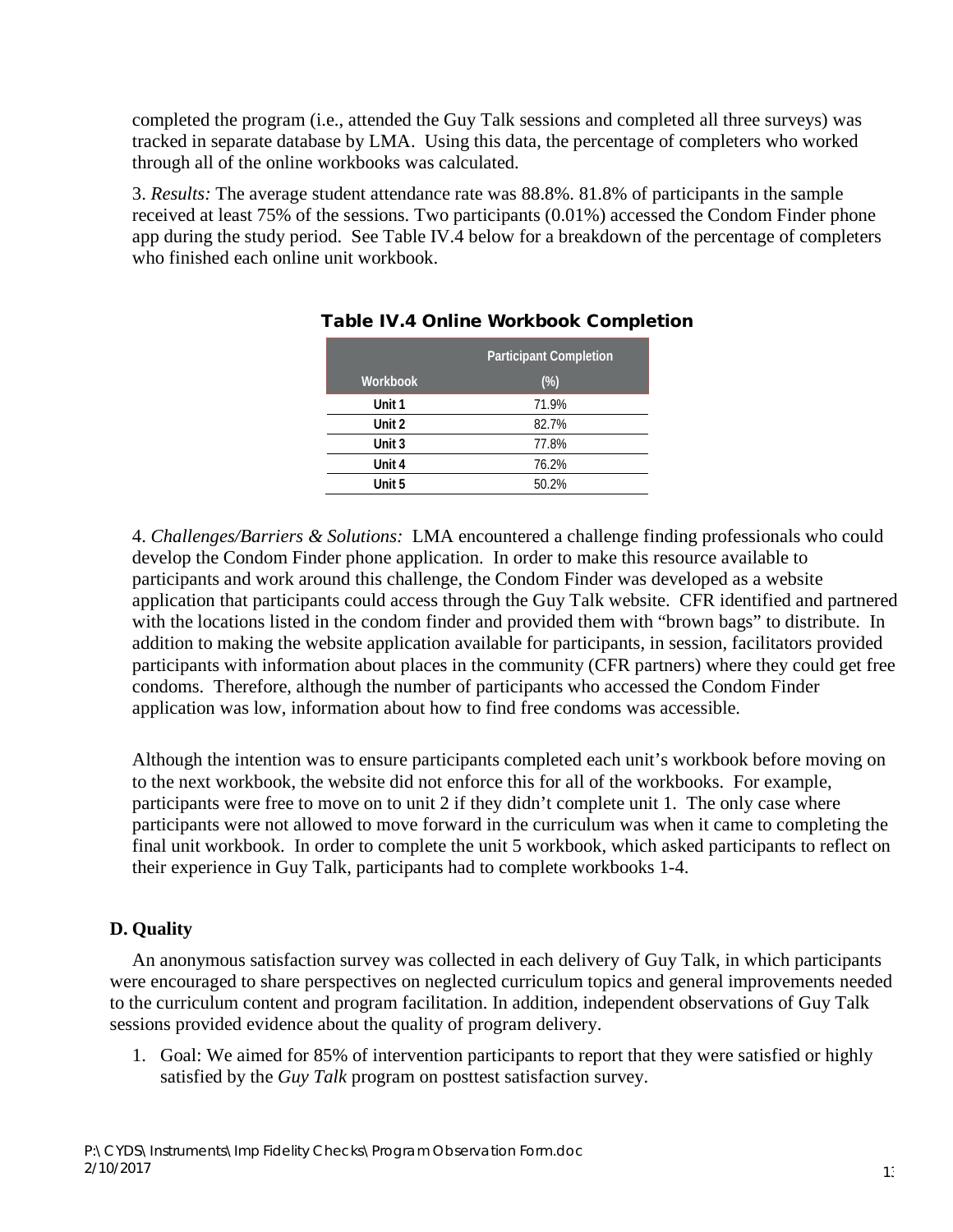2. *Brief description of data and analytic method*: Although participants were not asked how satisfied

they were with the program, as described above, participants were asked to share perspectives on what they liked and what could be improved with the Guy Talk program. Qualitative analyses were performed for answers to both questions. The responses were grouped into categories and the percentage of responses in each category were then calculated.

**Box 3. Quality**

**When asked what they didn't like about Guy Talk and what could be improved, 56% of participants reported they would not change anything and/or they liked everything about Guy Talk.**

The "Program (Quality) Observation Form for TPP Grantees" was used by 7 independent observers to evaluate

the quality of programming delivered by facilitators [Appendix A]. Aspects of quality were rated on a 5-point scale, with 5 as the highest score ("excellent") and 1 as the lowest score ("poor").

At the end of the program, facilitators were asked to rate how confident they felt delivering the curriculum throughout the course of the program by selecting either "Always", "Most of the time", "Sometimes" or "Not at all". The percentage of facilitators who selected each of these four options was calculated. In addition, after every unit, facilitators were asked to rate the engagement level of the students as either "highly engaged [2]", "moderately engaged [1]", or "not at all engaged [0]". An overall average engagement score was calculated from these ratings.

*Results:* 73% of the participants in the intervention group completed the first satisfaction question that asked participants what they liked about the Guy Talk program. One-hundred percent of the respondents provided at least one thing they enjoyed about Guy Talk and none of the participants reported they didn't like anything. Sixty percent of participants reported they appreciated the useful information that was provided. See Table IV.5 for a complete breakdown of the responses.

| Feedback                                              | Participants (%) |
|-------------------------------------------------------|------------------|
| <b>Useful Information Provided</b>                    | 60%              |
| Learning about Preventing Diseases/Safe Relationships | 9%               |
| Learning about "Being a Guy"                          | 4%               |
| Learning How to Use a Condom                          | 3%               |
| Learning Right from Wrong                             | 2%               |
| Learning about Myself                                 | 2%               |
| Learning about Male Anatomy                           | 2%               |
| Felt Safe, Comfortable, Respected, Welcomed           | 20%              |
| The Fun Way Material Was Presented                    | 15%              |
| <b>Making New Friends</b>                             | 8%               |
| <b>Facilitators</b>                                   | 7%               |
| "Everything"                                          | 6%               |
| Information Presented in a Relevant Way               | 3%               |
| Gifts/Food/Time Off from Classes                      | 3%               |

# Table IV.5 Participant Appreciation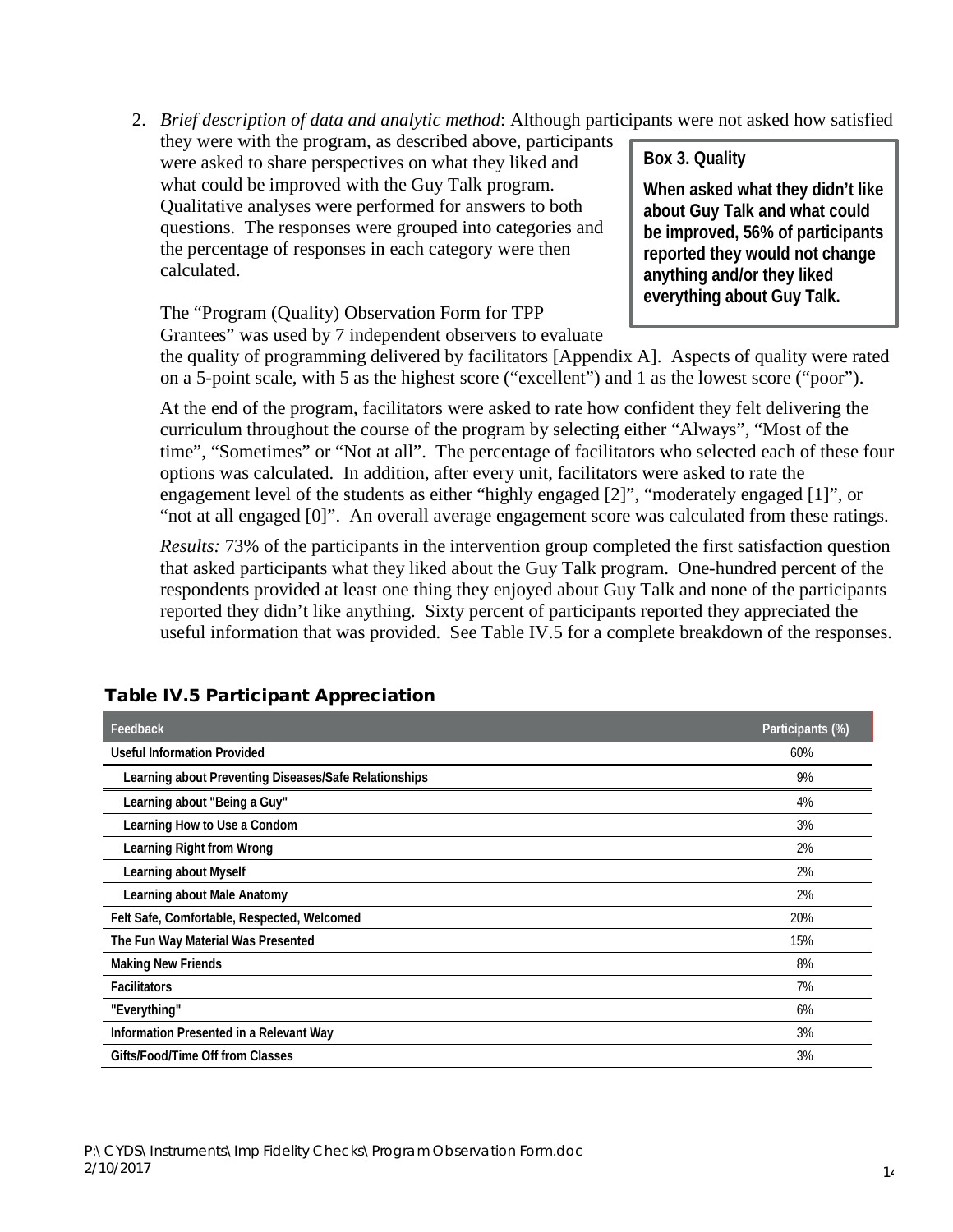Seventy-two percent of participants completed the second satisfaction question, which asked participants to describe what they didn't like about Guy Talk and what could be improved; 56% of participants reported they would not change anything and/or they liked everything about Guy Talk. Four percent of the participants reported they wished the Guy Talk program would be longer and go into greater depth. See Table IV.6 below for a complete breakdown of responses.

| Feedback                                                                  | Participants (%) |
|---------------------------------------------------------------------------|------------------|
| Liked Everything - Would Not Change Anything                              | 56%              |
| <b>Suggested Improvements</b>                                             | 48%              |
| <b>Not Enough Participants</b>                                            | 8%               |
| Not Enough Food/Food Was Not Good                                         | 6%               |
| Program Was Too Short                                                     | 4%               |
| Website Errors/Website Not Mobile-Friendly/Website Not Interactive Enough | 4%               |
| Didn't Like the Facilitator                                               | 2%               |
| Room Was Too Small/Didn't Have Our Own Room                               | 2%               |
| Didn't Like Missing Other Classes/Schedule Conflicts                      | 2%               |
| Too Much Talking/Discussion                                               | 2%               |
| Not Fun/Interesting Enough                                                | 2%               |
| Not Enough Activities/Videos                                              | 2%               |
| Didn't Like Specific Activities                                           | 2%               |
| <b>Awkwardness During Sessions</b>                                        | 2%               |
| Didn't Like the Other Participants                                        | 1%               |
| Communication with Program Staff Was Difficult                            | 1%               |
| Problems with Classroom Technology                                        | 1%               |
| Everything Was Planned/Too Formal                                         | 1%               |
| Program Was Too Long                                                      | 1%               |
| Surveys Were Not Fun                                                      | 1%               |
| Not Enough Resources Were Provided                                        | 1%               |
| <b>Too Much Talk About Abstinence</b>                                     | 1%               |
| Didn't Like Talking About Sex                                             | 1%               |
| Didn't Like Negative Attitude Towards Pregnancy                           | 1%               |
| Unknown                                                                   | 1%               |

## Table IV.6 Participant Satisfaction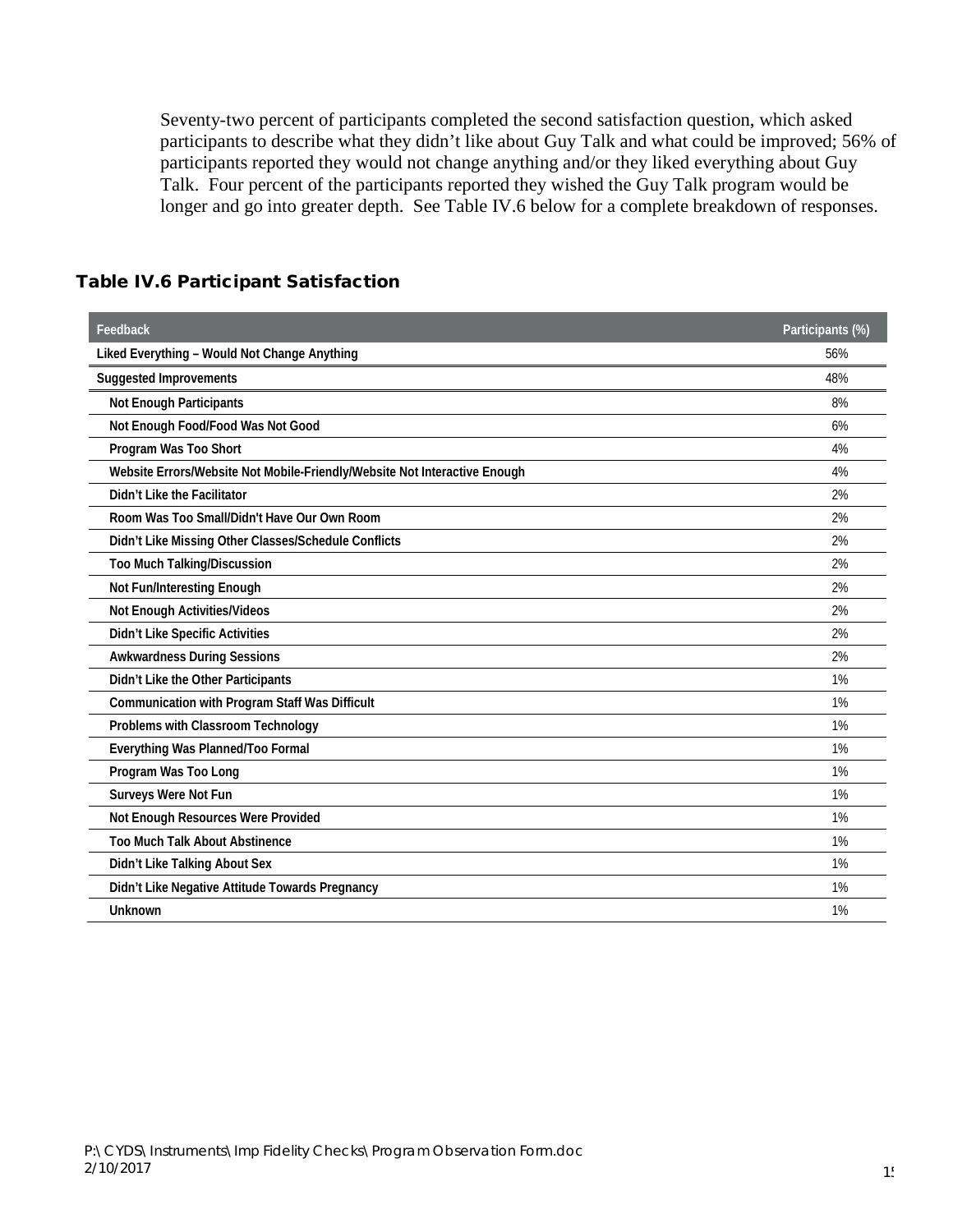Across activities and units, the mean participant engagement score was 1.62, which indicates on average, participants were more than moderately engaged in the curriculum according to facilitators. Table IV.1 below displays the mean ratings on a variety of quality measures that independent observers completed when they visited sessions. All of the scores are above 4, indicating that on average, the program delivery was of high quality. In addition, 91.0% of facilitators rated that they "always" felt confident delivering the curriculum throughout the Guy Talk program; 8.9% of facilitators indicated that they felt confident "most of the time"; and there weren't any facilitators who reported they felt confident "sometimes" or "not at all". This finding supports other results discussed above that indicate the quality of program delivery was quite high.

|                                  | <b>Sessions Observed</b> | <b>Mean Score</b> | <b>Standard Deviation</b> |
|----------------------------------|--------------------------|-------------------|---------------------------|
| <b>Explanation of activities</b> | 36                       | 4.64              | 0.54                      |
| Track of time                    | 35                       | 4.74              | 0.51                      |
| Presentation not rushed          | 35                       | 4.69              | 0.58                      |
| Participants understand          | 34                       | 4.59              | 0.70                      |
| Active participation             | 35                       | 4.43              | 0.78                      |
| Knowledge                        | 36                       | 4.39              | 0.87                      |
| Enthusiasm                       | 36                       | 4.56              | 0.65                      |
| Poise                            | 35                       | 4.57              | 0.70                      |
| Rapport                          | 36                       | 4.72              | 0.61                      |
| <b>Addressed Concerns</b>        | 35                       | 4.71              | 0.62                      |
| <b>Overall Quality Rating</b>    | 36                       | 4.47              | 0.81                      |

## Table IV.7 Quality Ratings

*Challenges/Barriers & Solutions*: One challenge encountered during the observation process was the difficulty independent observers had using the GoPro camera recordings to observe sessions. Some of the recordings were cut off or were lacking audio, and at times independent observers could not view the entire session. To resolve this issue, LMA hired additional staff to conduct on-site observations.

Another barrier to improving program quality during the study period was that some independent observers did not include detailed explanations of the challenges the facilitators confronted and areas for improvement. This made it difficult for Guy Talk program staff at CFR to provide critical feedback to facilitators and help them develop their facilitation skills.

## **E. Counterfactual**

Participants in the control group did not receive any Guy Talk programming during the study period. They were wait-listed so they could receive the curriculum after they completed their 3-month follow-up survey. In order to compare the sex education received during the study period by participants in the control group with participants in the intervention group, participants were asked in the baseline survey, post-test and 3-month follow-up if they received information about sex in the last year. The responses from the control and intervention groups were compared using chi-squared tests. At baseline, there were not any significant differences between sex information received by the control group and the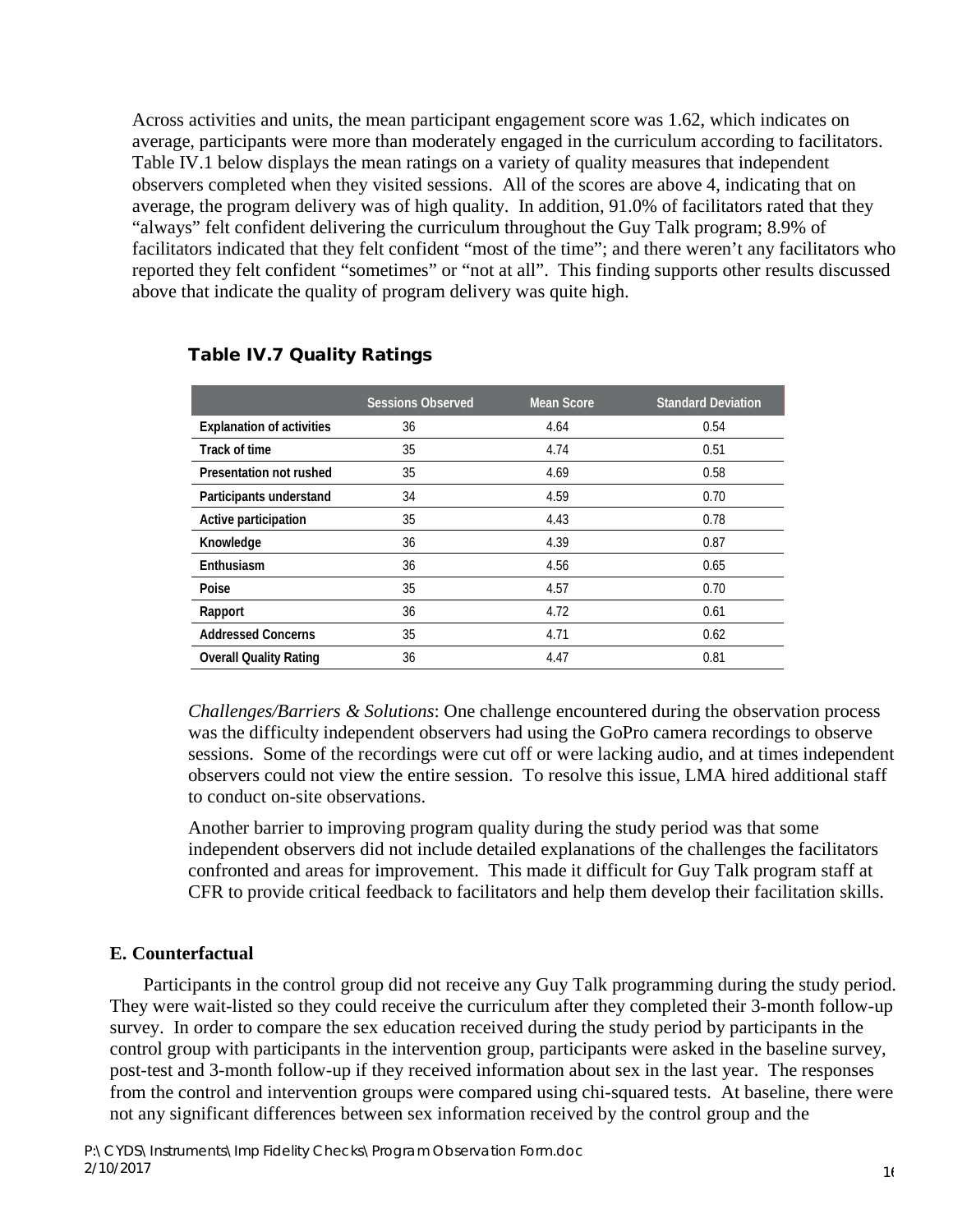intervention group. At the post-test, participants in the intervention group reported they received information about sex in the past year significantly more than the control group ( $p < 0.05$ ). Similarly, at the 3-month follow-up, participants in the intervention group reported they received information about sex in the past year significantly more than the control group  $(p<0.01)$ . These results suggest that participants in the control group received significantly less sex education in the past year compared to the intervention group.

## **F. Additional Context**

The loss of federal funding during Year 3 of the Guy Talk study made it difficult to recruit and retain a sufficient number of participants. Because of the decision to end federal funding in June 2018, the 12 month follow-ups had to be changed to 3-month follow-ups. As a result, some of the participants became ineligible to complete their follow-up survey because they missed the new 3-month window. In addition, some participants did not have time to complete the 3-month follow-up before the end of the study. Last, the evaluation project, which focused on measuring lasting behavioral change in male adolescents, was affected because evaluators could no longer assess participants' behavior a year after the intervention.

# V. Unplanned program adaptations

Apart from the change in timing of the follow-up surveys that were administered due to the loss of funding which is described above under 'Additional Context', and minor substitutions of materials for specific activities in the curriculum, there were no known program adaptations for the Guy Talk program.

# VI. Conclusions and lessons learned

We were unable to recruit the number of participants we aimed to enroll, partly due to the loss of funding in June 2018. Over half of the participants that did complete the program, however, reported that they liked the Guy Talk program exactly how it was delivered and wouldn't change anything about it. If we have the opportunity to expand the program in the future, we would spend more time problem solving and finding solutions to the challenges that were encountered related to recruitment, so that more male adolescents could benefit from the program and the participants in the program have sufficient number of peers to interact with. In addition, we would work on improving the website to make it easier for participants to get online and complete the online workbooks. Last, although it was challenging to find qualified program facilitators, the facilitators that were hired to deliver the curriculum were rated highly by both independent observers and participants.

# VII. References

Arizona Department of Health Services. (2010). Sexually transmitted diseases (STD) among Arizona youth: the impact of chlamydia, gonorrhea, syphilis, and genital herpes on Arizona adolescents, 2010. Retrieved on Feb. 22, 2015, from<http://www.azdhs.gov/phs/edc/odis/documents/std/youth/2010-az-youth-stds.pdf>

Belansdy, E. S., & Clements, P. (1992). Adolescence: A crossroads for gender-role transcendence or gender-role intensification. Paper presented at the Society for Research on Adolescence, Washington, DC.

Center for Disease Control (2010). Youth risk behavior surveillance – United States, 2009. Morbidity and Mortality Weekly Report, 59 (SS-5).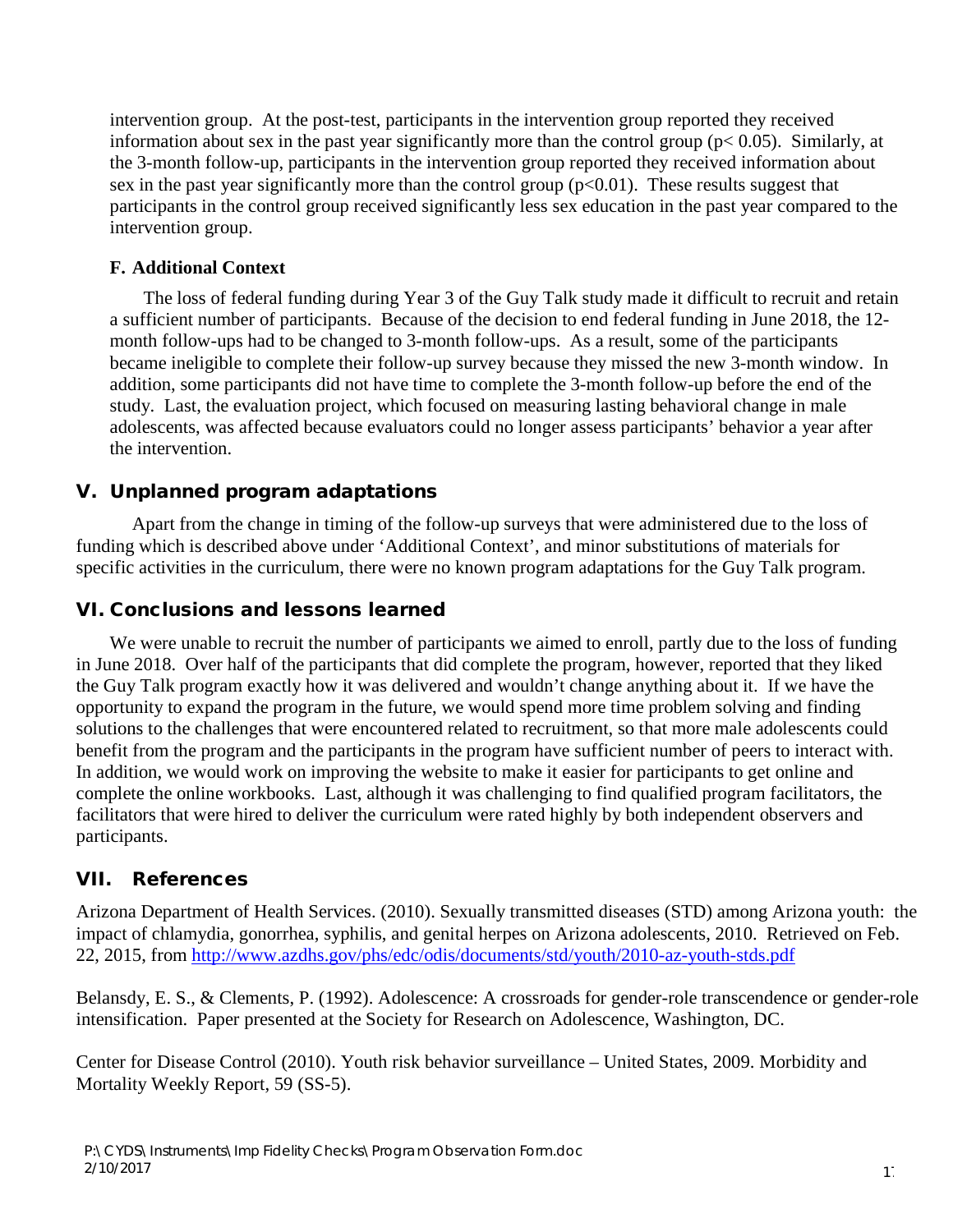Evers, C. W., Albury, K., Byron, P., & Crawford, K. (2013). Young People, Social Media, Social Network Sites and Sexual Health Communication in Australia:" This is Funny, You Should Watch It". *International Journal of Communication*, *7*, 18.

Hieftje, K., Edelman, E. J., Camenga, D. R., & Fiellin, L. E. (2013). Electronic media–based health interventions promoting behavior change in youth: A systematic review. *JAMA pediatrics*, *167*(6), 574-580.

Jukea, 2002. *The Guy Book.* New York: Crown publishers.

LeCroy, C. W. (2004a). Experimental evaluation of the 'Go Grrrls' preventive intervention for early adolescent girls. *Journal of Primary Prevention, 25*, 457-473.

LeCroy, C. W. (2008). Social skills training: A treatment manual. In C. W. LeCroy (Ed.). *Handbook of Evidence-based Child and Adolescent Treatment Manuals*. New York: Oxford University Press.

LeCroy, Craig W. & Mann, J. (2008*). Handbook of prevention and intervention programs for adolescent girls*. Hoboken, NJ: John Wiley.

Markey, C. N. (2010). Invited commentary: Why body image is important to adolescent development. *Journal of Youth and Adolescence*, 39, 1387–1391.

Mustanski, B., DuBois, L. Z., Prescott, T. L., & Ybarra, M. L. (2014). A mixed-methods study of condom use and decision making among adolescent gay and bisexual males. *AIDS and Behavior*, *18*(10), 1955-1969.

National Campaign to Prevent Teen and Unplanned Pregnancy, 2013 *Teen births in Arizona, 2013.* Retrieved Feb. 22, 2015, from http://thenationalcampaign.org/data/state/arizona.

National Center for Chronic Disease Prevention and Health Promotion, Division of Reproductive Health, 2009.

Newman, P. R., & Newman, B. (2011). *Childhood and adolescence.* Pacific Grove, CA: Brooks/Cole.

Robinson, M. N., Tansil, K. A., Elder, R. W., Soler, R. E., Labre, M. P., Mercer, S. L., ... & Community Preventive Services Task Force. (2014). Mass media health communication campaigns combined with healthrelated product distribution: A Community Guide systematic review. *American journal of preventive medicine*, *47*(3), 360-371.

Sexuality Information and Education Council of the United States, 2004) Guidelines for Comprehensive Sexuality Education  $(3<sup>rd</sup> Ed.)$ . National guidelines taskforce.

Suzuki, L. K., & Calzo, J. P. (2004). The search for peer advice in cyberspace: An examination of online teen bulletin boards about health and sexuality. *Journal of Applied Developmental Psychology*, *25*(6), 685-698.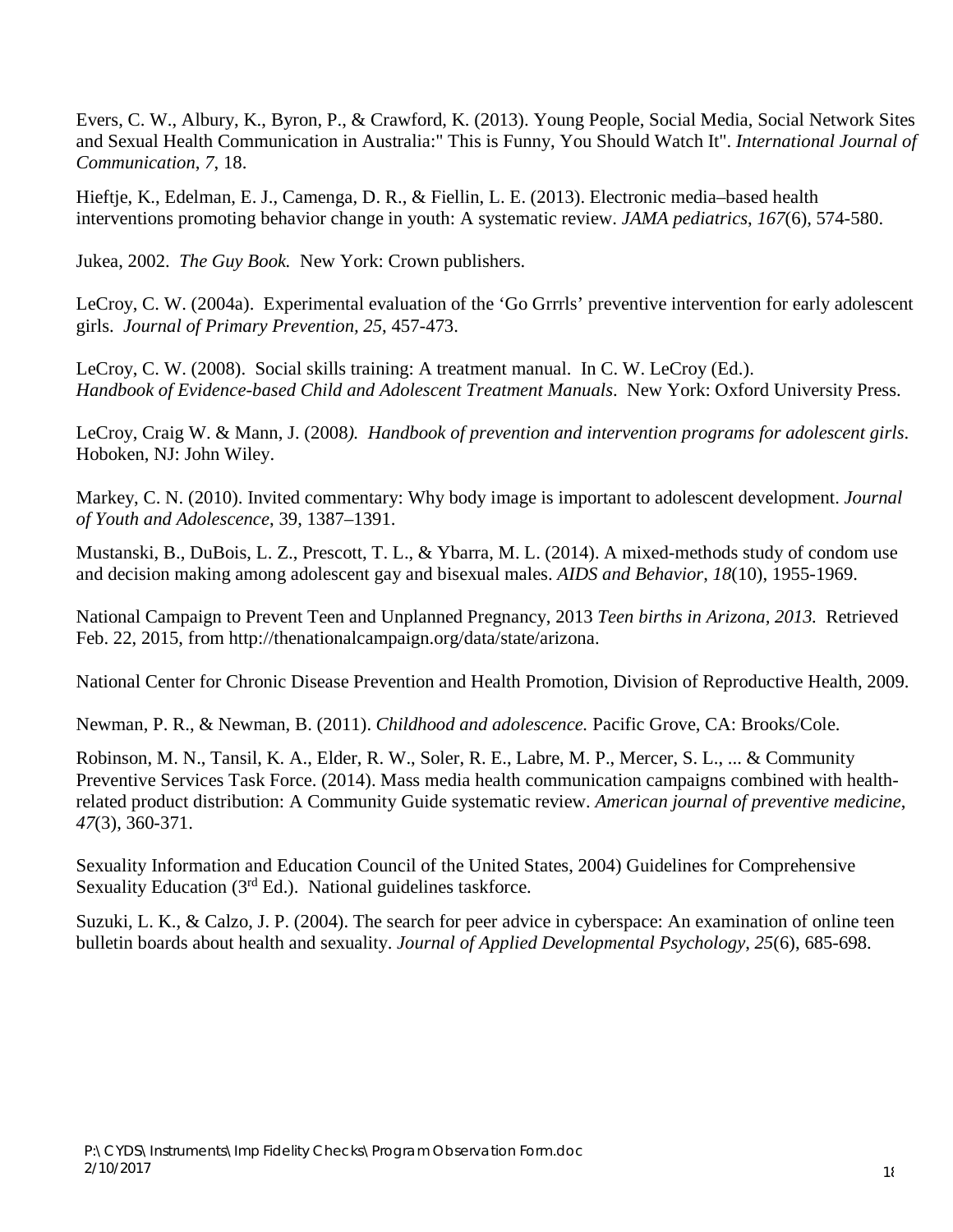# APPENDIX A: PROGRAM (QUALITY) OBSERVATION FORM

| Grantee:                 | Program Implementer(s): |
|--------------------------|-------------------------|
| Location:                |                         |
| Observer:                | Session Number/Name:    |
| <b>Observation Date:</b> | Duration of Session:    |
|                          | $#$ of Participants:    |

## **Program (Quality) Observation Form for TPP Grantees**

**Introduction:** The purpose of the observation form is to measure the fidelity and quality of implementation of the program delivery. Please use the guidelines below when completing the observation form and *do not* change the scoring provided; for example, do not circle multiple answers or score a 1.5 rather than a 1 or a 2.

**You should complete the observation form** *after viewing the entire session***, but you should read through the questions prior to the observation.** It is also helpful to take notes during your viewing; for example, for Question 1, each time an implementer gives explanations, place a checkmark next to the appropriate rating.

**Instructions:** The following questions assess the overall quality of the program session and delivery of the information. Use your best judgment and do not circle more than one response.

#### **1. In general, how clear were the program implementer's explanations of activities? 1 2 3 4 5**

| Not clear | Somewhat clear | Very clear |
|-----------|----------------|------------|

1 - Most participants do not understand instructions and cannot proceed; many questions asked.

3 - About half of the group understands, while the other half ask questions for clarification.

5 - 90-100% of the participants begin and complete the activity/discussion with no hesitation and no questions.

## **2. To what extent did the implementer keep track of time during the session and activities?**

| Not on time | Some loss of time | Well on time |
|-------------|-------------------|--------------|

- 1- Implementer does not have time to complete the material (particularly at the end of the session); regularly allows discussions to drag on (e.g., participants seem bored or begin discussing non-related issues in small groups).
- 3 Misses a few points; sometimes allows discussions to drag on.
- 5 Completes all content of the session; completes activities and discussions in a timely manner (using the suggested time limitations in the program manual, if available).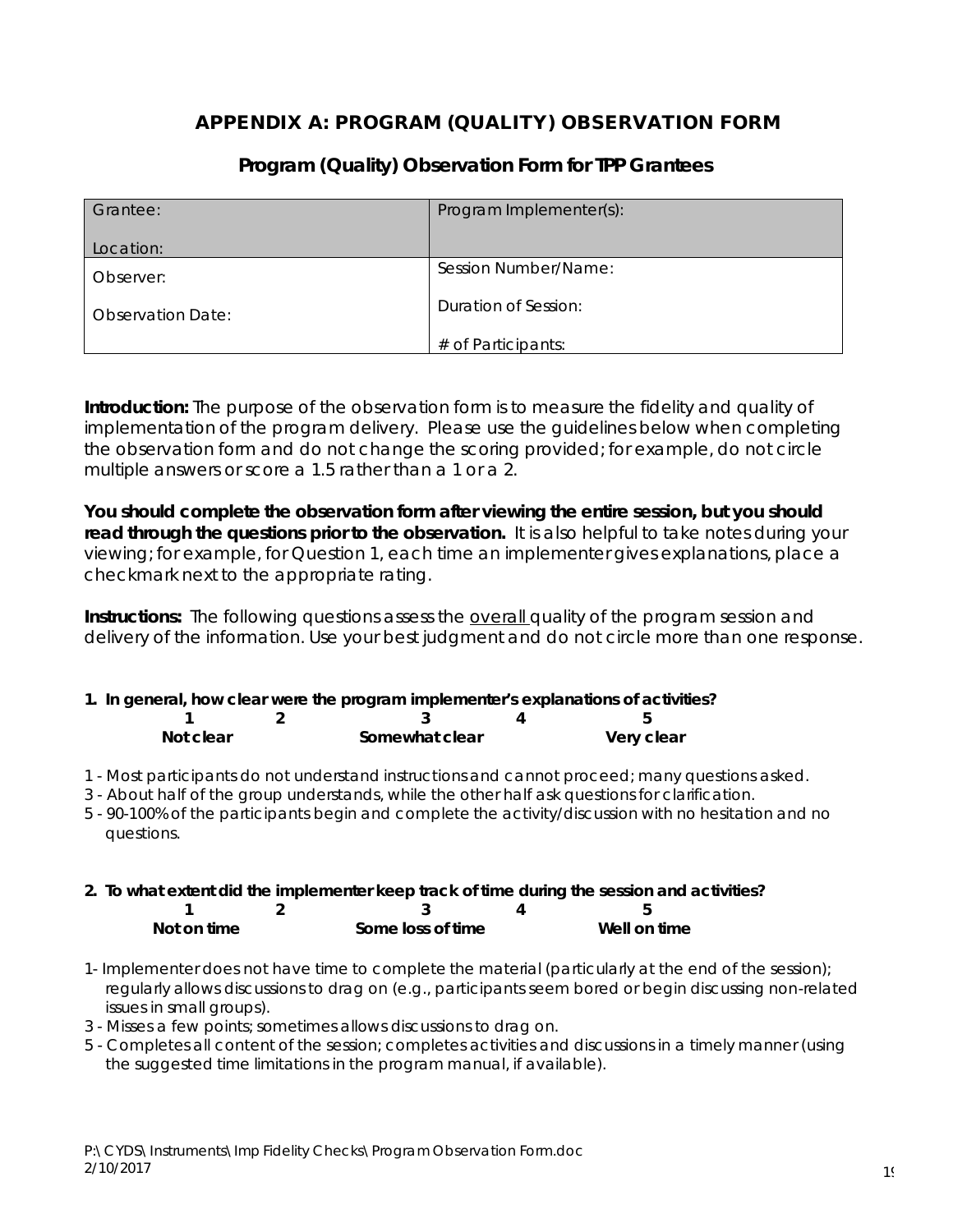#### **3. To what extent did the presentation of materials seem rushed or hurried?**

| Very rushed | Somewhat rushed | Not rushed |
|-------------|-----------------|------------|

1- Implementer doesn't allow time for discussion; doesn't have time for examples; tells participants they are in a hurry; body language suggests stress or hurry.

- 3 Some deletion of discussion/activities; sometimes states but does not explain material.
- 5 Does not rush participants or speech but still completes all the materials; appears relaxed.
- **4. To what extent did the participants appear to understand the material?**

| Little understanding | Some understanding | Good understanding |
|----------------------|--------------------|--------------------|

Use your best judgment based on participant conversations and feedback. Roughly: 1 - Less than 25% seem to understand; 3 - About half; 5 - 75-100% understand.

| 5. How actively did the group members participate in discussions and activities? |                    |   |                             |
|----------------------------------------------------------------------------------|--------------------|---|-----------------------------|
|                                                                                  |                    | 4 |                             |
| Little participation                                                             | Some participation |   | <b>Active participation</b> |

Use your best judgment based on listening to the discussions and feedback. Roughly, 1 - Less than 25% participate; 3 - About half participate. 5 - 75-100% participate

#### **6. On the following scale, rate the implementer on the following qualities:**

#### **a) Knowledge of the program**

| . .  | $\overline{\phantom{a}}$ |         |                  |
|------|--------------------------|---------|------------------|
| Poor |                          | Average | <b>Excellent</b> |

1 - Cannot answer questions, mispronounces names; reads from the manual. 5 - Provides information above and beyond what's in the manual; seems very familiar with the concepts and answers questions with ease.

#### **b) Level of enthusiasm**

| Poor | Average | Excellent |
|------|---------|-----------|

1 - Presents information in a dry and boring way; lacks personal connection to material; appears "burned out."

5 - Makes clear that the program is a great opportunity; gets participants talking and excited; outgoing.

#### **c) Poise and confidence**

| Poor | Average | Excellent |
|------|---------|-----------|

1 - Appears nervous or hurried; does not have good eye contact.

5 - Does not hesitate in addressing concerns. Well organized, not nervous.